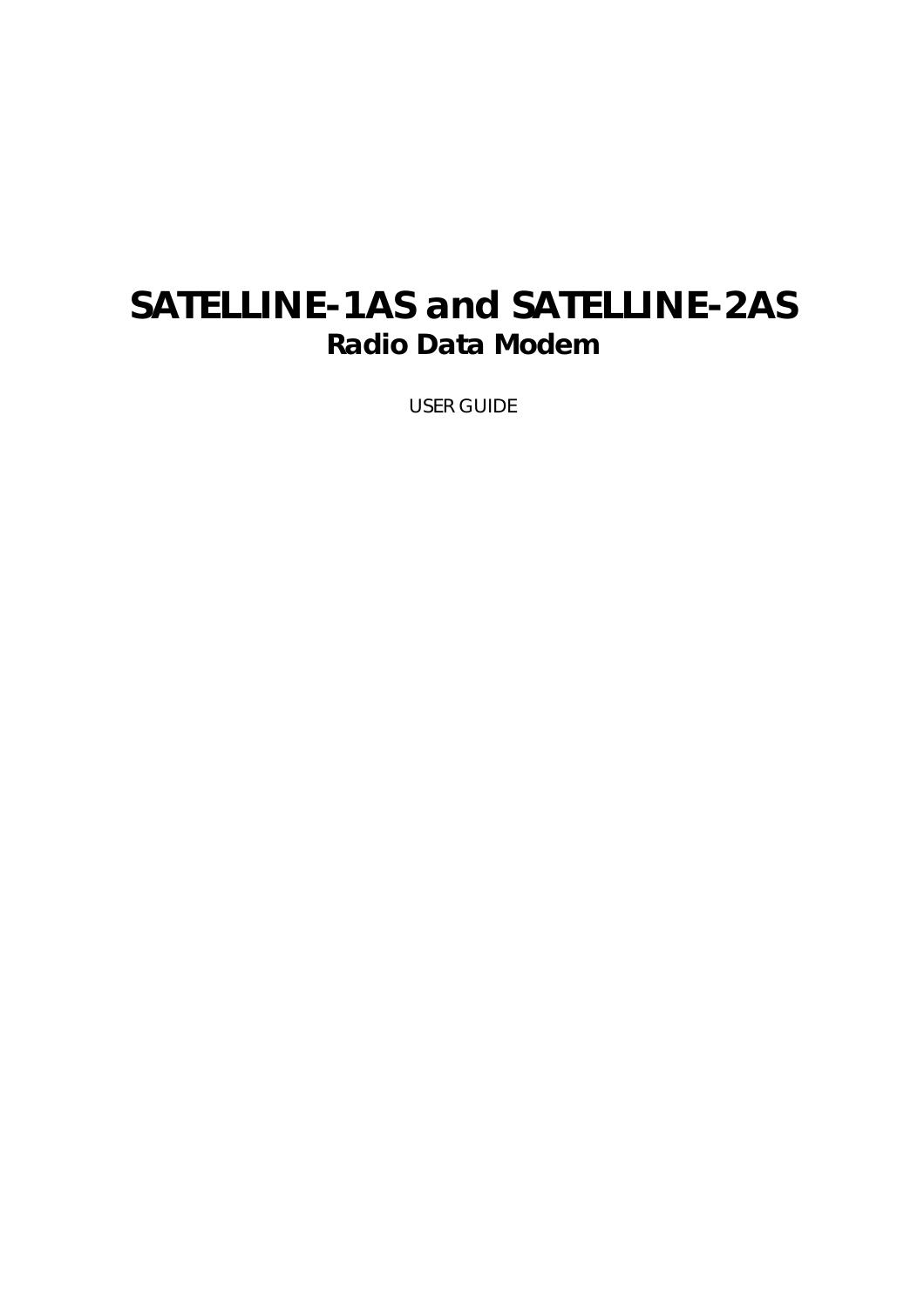| <b>TABLE OF CONTENTS</b>                                                     | Page |
|------------------------------------------------------------------------------|------|
| 1 SATELLINE-1AS and SATELLINE-2AS radio data modems                          | 3    |
| 1.1 Radio data modem                                                         | 3    |
| 1.2 RS-232 Pin Connections                                                   | 4    |
| 1.3 Technical Specifications                                                 | 6    |
| 2 Asynchronous Data Transmission                                             | 8    |
| 2.1 Asynchronous character                                                   | 8    |
| 2.2 Effects of character length on transmission                              | 9    |
| 2.3 Data speeds                                                              | 9    |
| 2.4 Transmission                                                             | 9    |
| 2.5 Reception                                                                | 10   |
| 2.6 Delays during data transmission                                          | 10   |
| 3 Multi Modem Data Systems                                                   | 10   |
| 3.1 Required sequence of data characters                                     | 10   |
| 3.2 Polling                                                                  | 10   |
| 3.3 Multi Master                                                             | 11   |
| 4 Planning a Radio Modem Network                                             | 11   |
| 4.1 Factors affecting quality and distance of the radio connection           | 11   |
| 4.2 Radio field strength                                                     | 12   |
| 5 Installation                                                               | 13   |
| 5.1 RS-232 Interface                                                         | 14   |
| 5.2 Supply of current                                                        | 14   |
| 5.3 Mounting the antenna                                                     | 15   |
| 6 Equipment                                                                  | 18   |
| 6.1 The connection of antennas to radio modems                               | 18   |
| 6.1.1 Hand portable equipment                                                | 18   |
| 6.1.2 Equipment installed in vehicles                                        | 18   |
| 6.1.3 Base station                                                           | 18   |
| 6.2 Cables                                                                   | 19   |
| 6.2.1 RF cables                                                              | 19   |
| 6.2.2 Interface cables                                                       | 19   |
| 7 Check List<br>Appendices                                                   | 20   |
| 1. The timing diagram of RS-232 interface of SATELLINE-1AS and SATELLINE-2AS |      |

radio modems

- 2. Selecting of radio channel of SATELLINE-2AS
- 3. Table of selectable radio channels
- 4. SATELLINE-1AS/2AS RSSI curve
- \*\*\*\* Due to continuous product development SATEL OY reserves the right to change specifications without notice \*\*\*\*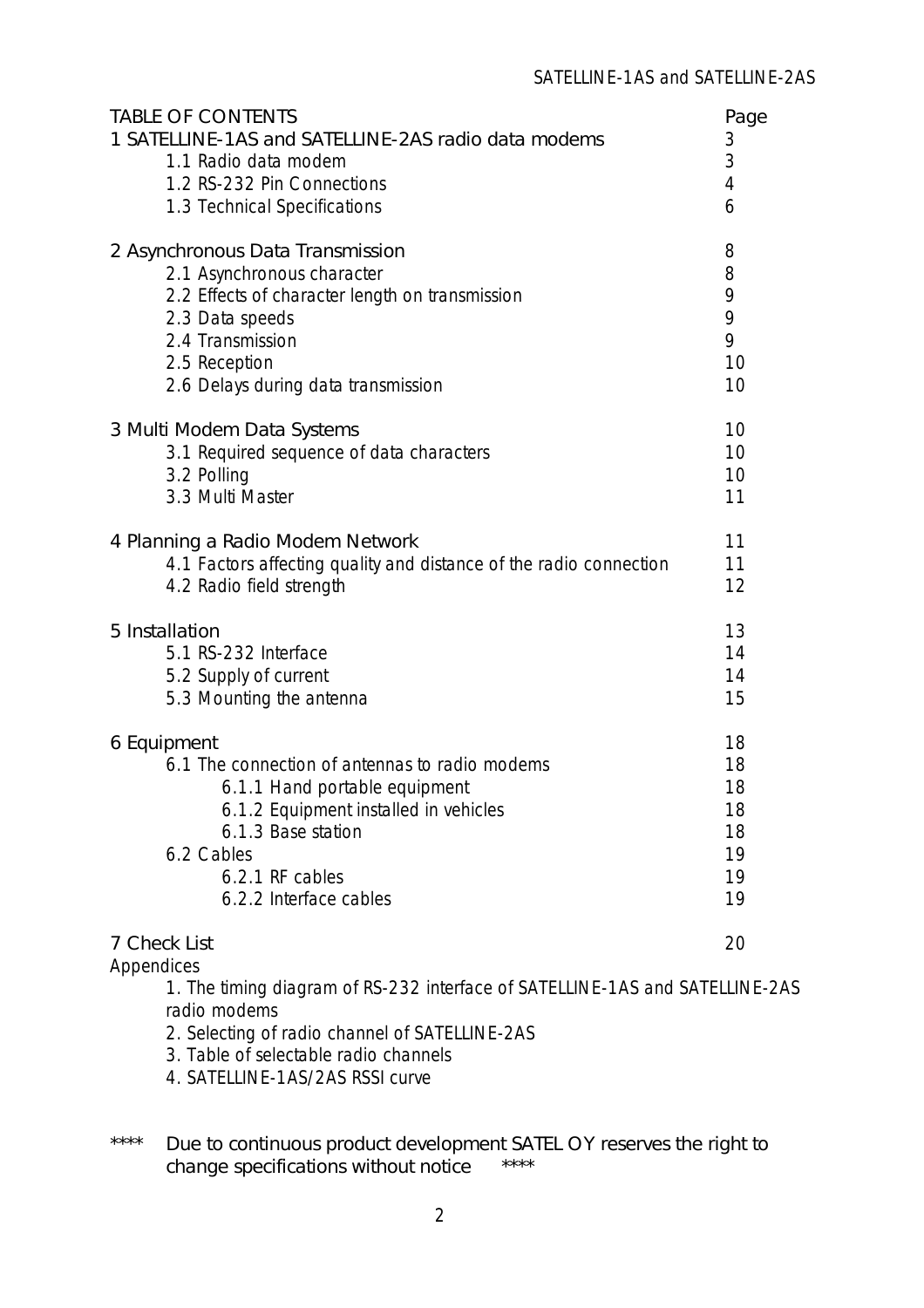# <span id="page-2-0"></span>1 SATELLINE-1AS and SATELLINE-2AS Radio Data Modems

This user guide is meant for SATELLINE-1AS, SATELLINE-1ASm2, SATELLINE-2AS and SATELLINE-2ASm2 radio modems. Since their electrical function is identical and only their housing is different, the brand names SATELLINE-1AS and SATELLINE-2AS refer to every model mentioned above.

### 1.1 Radio Data Modem



Fig. 1. SATELLINE-1AS radio modem

The SATELLINE-1AS radio data modem is comprised of a 450 MHz transmitter, receiver and a modem board, housed in a compact resistant aluminium casing. It has an RS-232 interface that allows easy connection to a variety of data networks.

The SATELLINE-1ASl radio data modem has a maximum data speed of 1200 bps. It is especially suitable for longer distances because of its better sensitivity.

The SATELLINE-2AS differs from SATELLINE-1AS by the radio part. Both the transmitter and the receiver parts are on the same board (transceiver) and their function is based on the synthesized radio technique. The frequency stability is better and it is possible to change the radio channel.

The data transmission formed by radio modems resembles a cable. Unlike in cables the data transmission is half-duplex. The delays in transmission due to the half-duplex transmission and possible interferences must be considered when planning a system.

Should Simplex operation be required, it can be achieved by installing a SATELLINE-1T transmitting modem and a SATELLINE-1R receiving modem.

Typical applications of radio modems are :

- w Replacing a cable in situations where installation of such a cable is difficult, expensive or even impossible.
- w Data transmissions between mobile or portable terminals
- w Wireless alarm transmission
- w Telemetry
- w Remote control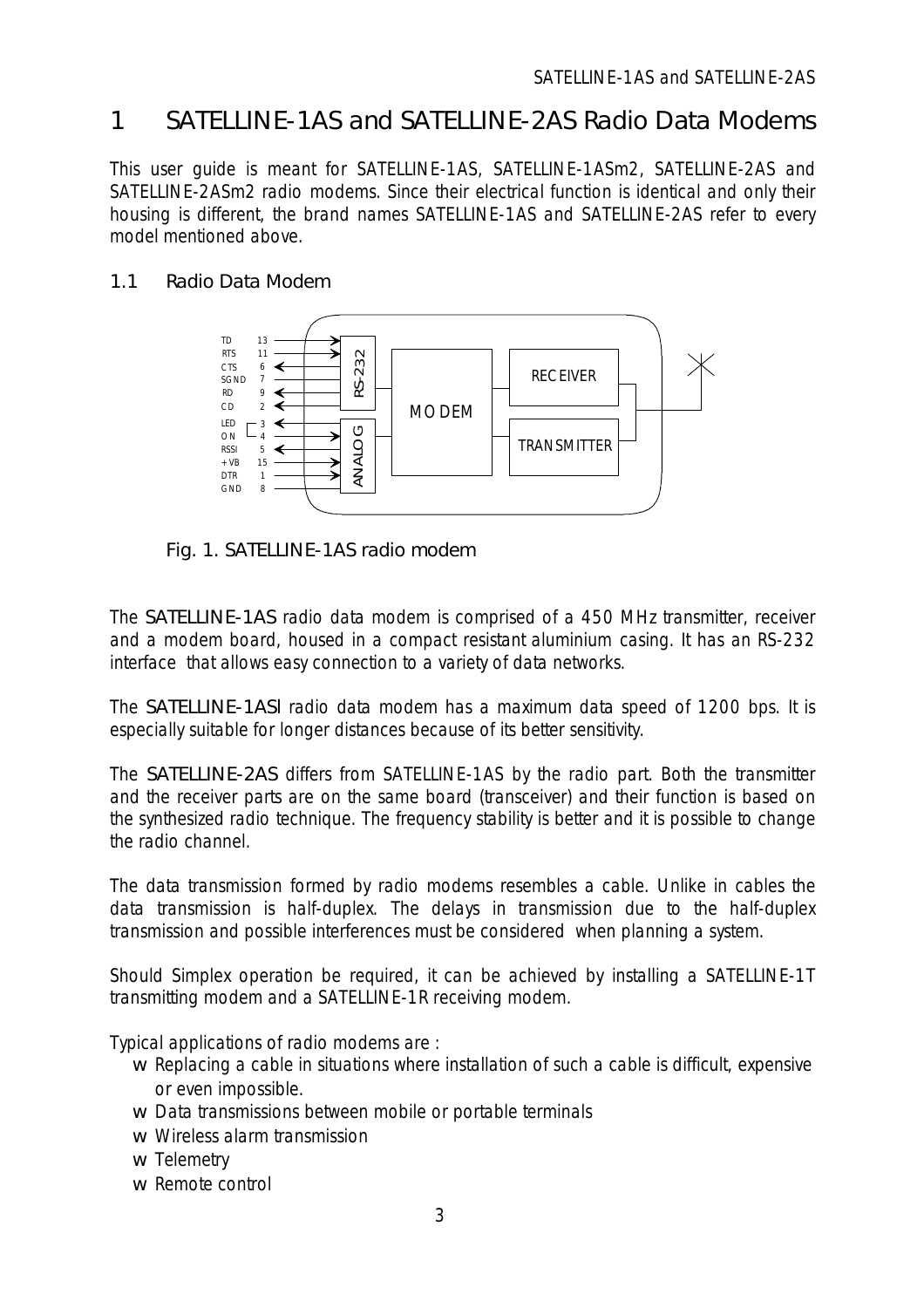- w Transferring text to displays
- w For use with Global Positioning System (GPS)

<span id="page-3-0"></span>With two SATELLINE-1AS/-2AS radio data modems it is easy to make up point to point connections. The power level of the transmitter is 0,5 W. It is possible to reach distances from 2 to 30 km depending on topographical conditions and antenna locations. On special request it is possible to manfacture transmitters with the maximum output power of 1,0 W. Country specific laws of radio communication must always be followed.

The radio data modem operates well in data networks where the same channel is used by several mobile terminals. In such systems the protocol can be either polling mode, in which the data communication is controlled through one of the radio modems or multimaster mode, in which any one of the radio modems can initiate the data transmission when the radio channel is free.

When the radio data modem is in the receiving mode, a data squelch facility is incorporated into the modem board to effectively ignore reception of error characters to the RD line which may have been caused by radio interference.

| D-connector Pin Line |                | $SD^{\gamma}$ | Operation                           |
|----------------------|----------------|---------------|-------------------------------------|
| 1                    | <b>DTR</b>     | IN            | Data Terminal Ready                 |
| $\overline{2}$       | CD             | OUT           | <b>Carrier Detect</b>               |
| 3                    | <b>LED ON</b>  |               | LED on switching                    |
| 4                    | <b>LED ON</b>  |               | LED on switching                    |
| 5                    | <b>RSSI</b>    | OUT           | Receiving signal strength indicator |
| 6                    | <b>CTS</b>     | <b>OUT</b>    | Clear to send                       |
| 7                    | <b>SGND</b>    |               | Signal Ground                       |
| 8                    | <b>GND</b>     |               | Ground                              |
| 9                    | <b>RD</b>      | OUT           | Receive Data                        |
| 10                   | <b>DSR</b>     | OUT           | Data Set Ready                      |
| 11                   | TD             | IN            | <b>Transmit Data</b>                |
| 12                   | $\blacksquare$ |               |                                     |
| 13                   | <b>RTS</b>     | IN            | Request to Send                     |
| 14                   |                |               |                                     |
| 15                   | <b>VB</b>      |               | Supply Voltage positive pole        |

### 1.2 RS232 Pin Connections

 $SD = Signal$  direction from radio data modem

 $IN = Input$   $OUT = Output$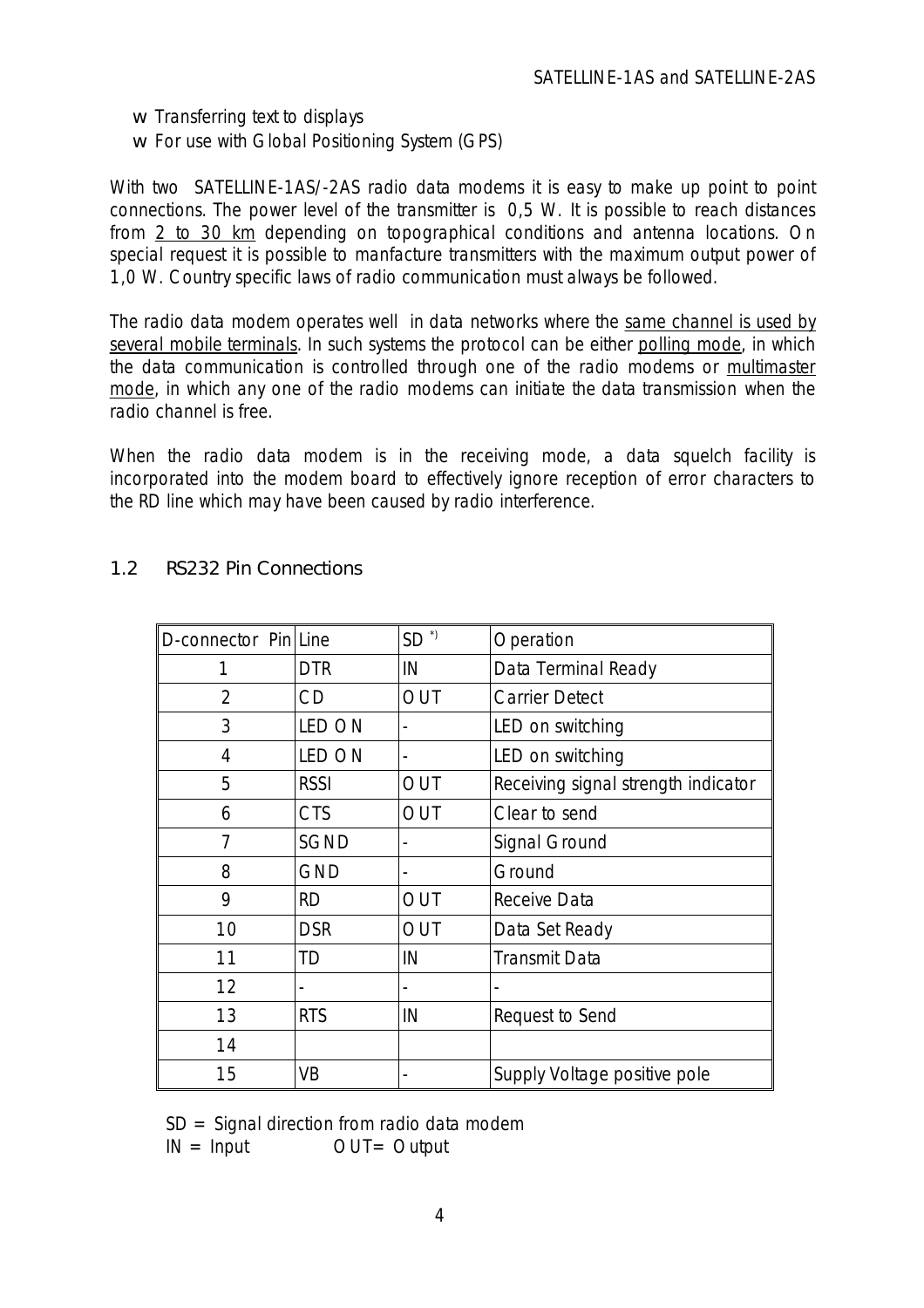Operation description of the lines pin by pin:

- 1 DTR operates as an ON/OFF switch of the modem "0" (0 V...-12 V)  $"1" (+5 V... + 12V)$
- 2 CD indicates a signal on the radio channel exceeding the level of sensitivity of the modem (it can record radio interferece signal).
- 3 and 4 Will be connected together in models with LEDs, where the most important lines are indicated by leds.
- 5 RSSI measures the received signal strength of the field of the transmitting radio (starts approximately from 0.5 V and goes up to 5 V ). The strength of the field increases with the voltage. See appendix 4
- 6 CTS indicates when the radio data modem is clear to receive data via the RS-interface
- 7 SGND is the signal ground
- 8 GND is the ground of supplying voltage
- 9 RD received data
- 11 TD input of transmitted data
- 13 RTS gives radio modem a request to send, starts the transmitter (answer by CTS line)
- 15 Supply voltage

The RSSI (Received Signal Strength Indicator) is available on the radio data modem. This feature indicates the level of field strength of an incoming transmission and is particularly useful in systems that have several receivers as it is possible to select the receiving device that has the optimum incoming signal.

The radio modem also incorporates a CD (Carrier Detect) line output which is activated 5...10 ms after the activation of the RTS line of the transmitting modem. The CD line also indicates the presence of either a signal on the radio channel or an interference signal above the sensitivity limit of the radio modem.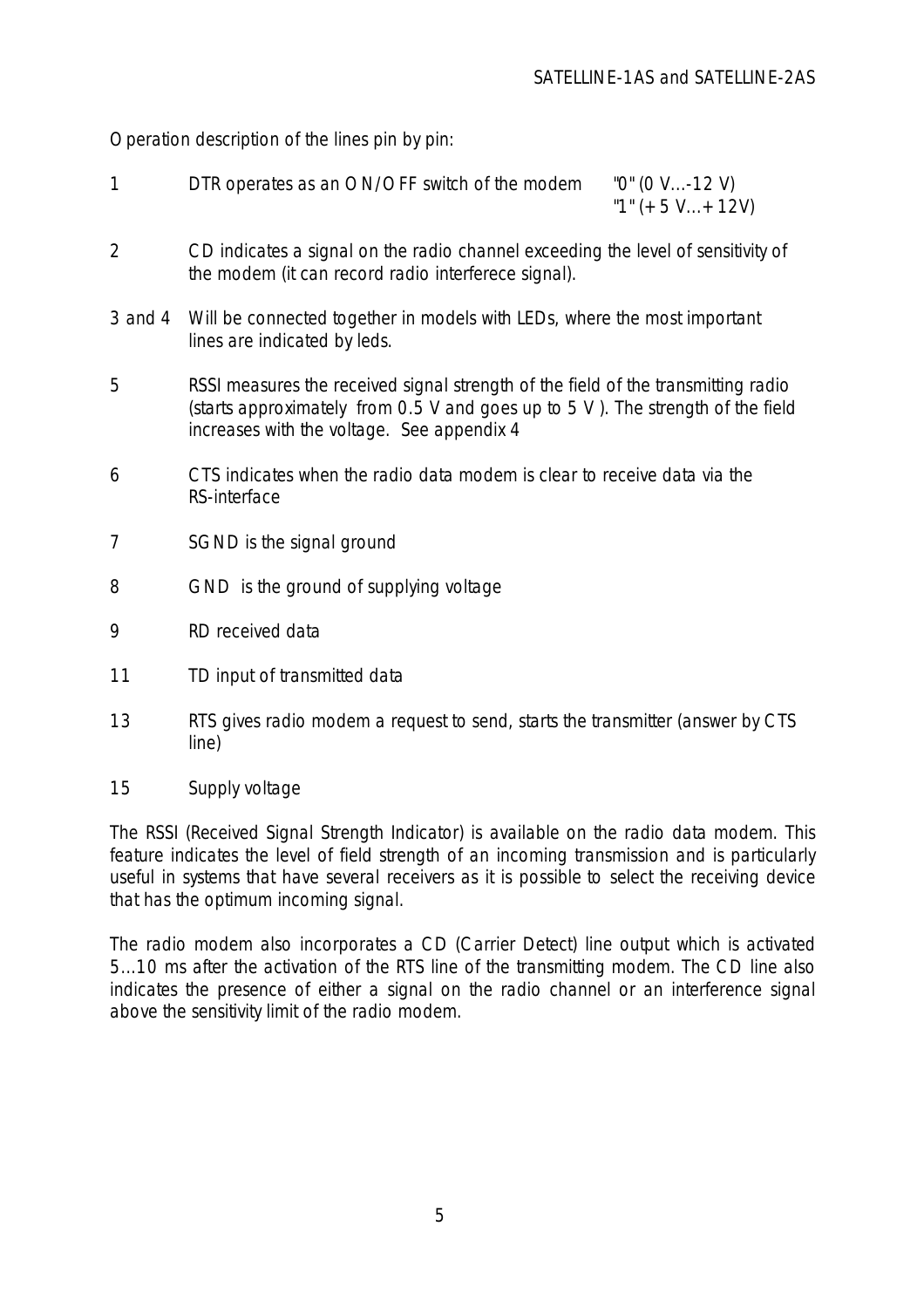### <span id="page-5-0"></span>1.3 Technical Specifications

### SATELLINE-1AS

Satelline-1AS complies with the following international standards: CEPT T/R 20-04 (radio standard) and the model m2 also with prETS 300 683 (EMC standard)

| <b>TRANSMITTER</b>             |                                |                                                 |                                                |  |  |  |  |
|--------------------------------|--------------------------------|-------------------------------------------------|------------------------------------------------|--|--|--|--|
| Frequency Range                | 400470 MHz                     |                                                 |                                                |  |  |  |  |
| <b>Channel Separation</b>      | 25 kHz                         |                                                 |                                                |  |  |  |  |
| <b>Frequency Stability</b>     | $< \pm 2.5$ kHz ( $\pm 5$ ppm) |                                                 |                                                |  |  |  |  |
| No. of Channels                | 1 (Crystal)                    |                                                 |                                                |  |  |  |  |
| <b>Carrier Power</b>           | 400 mW/ 50 ohm (+ 26 dBm)      |                                                 |                                                |  |  |  |  |
| <b>Carrier Power Stability</b> | $-2$ dB $/ + 1$ dB             |                                                 |                                                |  |  |  |  |
| <b>Frequency Deviation</b>     | $\pm$ 2.5 kHz $\pm$ 3.0 kHz    |                                                 |                                                |  |  |  |  |
| <b>Adjacent Channel Power</b>  | $< 200$ nW                     |                                                 |                                                |  |  |  |  |
| Spurious Radiations            | $< 250$ nW                     |                                                 |                                                |  |  |  |  |
| Method of Modulation           | <b>FSK</b>                     |                                                 |                                                |  |  |  |  |
| <b>RECEIVER</b>                |                                |                                                 |                                                |  |  |  |  |
| <b>Frequency Range</b>         | 400470 MHz                     |                                                 |                                                |  |  |  |  |
| <b>Channel Separation</b>      | 25 kHz                         |                                                 |                                                |  |  |  |  |
| <b>Frequency Stability</b>     | $< \pm 2.5$ kHz ( $\pm 5$ ppm) |                                                 |                                                |  |  |  |  |
| No. of Channels                | 1 (Crystal)                    |                                                 |                                                |  |  |  |  |
| Maximum usable sensitivity     | $BER < 10 E-4$                 | 1AS                                             | 1ASI                                           |  |  |  |  |
|                                | $300$ bit/s                    | -114 dBm                                        | $-116$ dBm                                     |  |  |  |  |
|                                | 600 bit/s                      | -114 dBm                                        | $-116$ dBm                                     |  |  |  |  |
|                                | 1200 bit/s -112 dBm            |                                                 | $-116$ dBm                                     |  |  |  |  |
|                                | 2400 bit/s                     | -110 dBm                                        |                                                |  |  |  |  |
|                                | 4800 bit/s                     | $-110$ dBm                                      |                                                |  |  |  |  |
| Co-Channel Rejection           | $> -8$ dB                      |                                                 |                                                |  |  |  |  |
| Adjacent Channel Selectiv.     | $> 60$ dB                      |                                                 |                                                |  |  |  |  |
| Intermodulation attenuation    | $> 60$ dB                      |                                                 |                                                |  |  |  |  |
| Spurious radiations            | $< 2$ nW                       |                                                 |                                                |  |  |  |  |
| <b>MODEM</b>                   |                                |                                                 |                                                |  |  |  |  |
| Interface                      | RS-232                         |                                                 |                                                |  |  |  |  |
| Interface Connector            | D15 connector, female          |                                                 |                                                |  |  |  |  |
| Data Speed                     |                                | 300 - 4800 bit/s (1AS), 300 - 1200 bit/s (1ASI) |                                                |  |  |  |  |
| Modulating Signal              | Manchester-coded NRZ           |                                                 |                                                |  |  |  |  |
| Data Formats                   | Asynchronous data              |                                                 |                                                |  |  |  |  |
|                                | character length 10 or 11 bits |                                                 |                                                |  |  |  |  |
| Data Squelch                   |                                |                                                 | On the modem board: prevents interference from |  |  |  |  |
|                                |                                | appearing to the RD line in receiving mode      |                                                |  |  |  |  |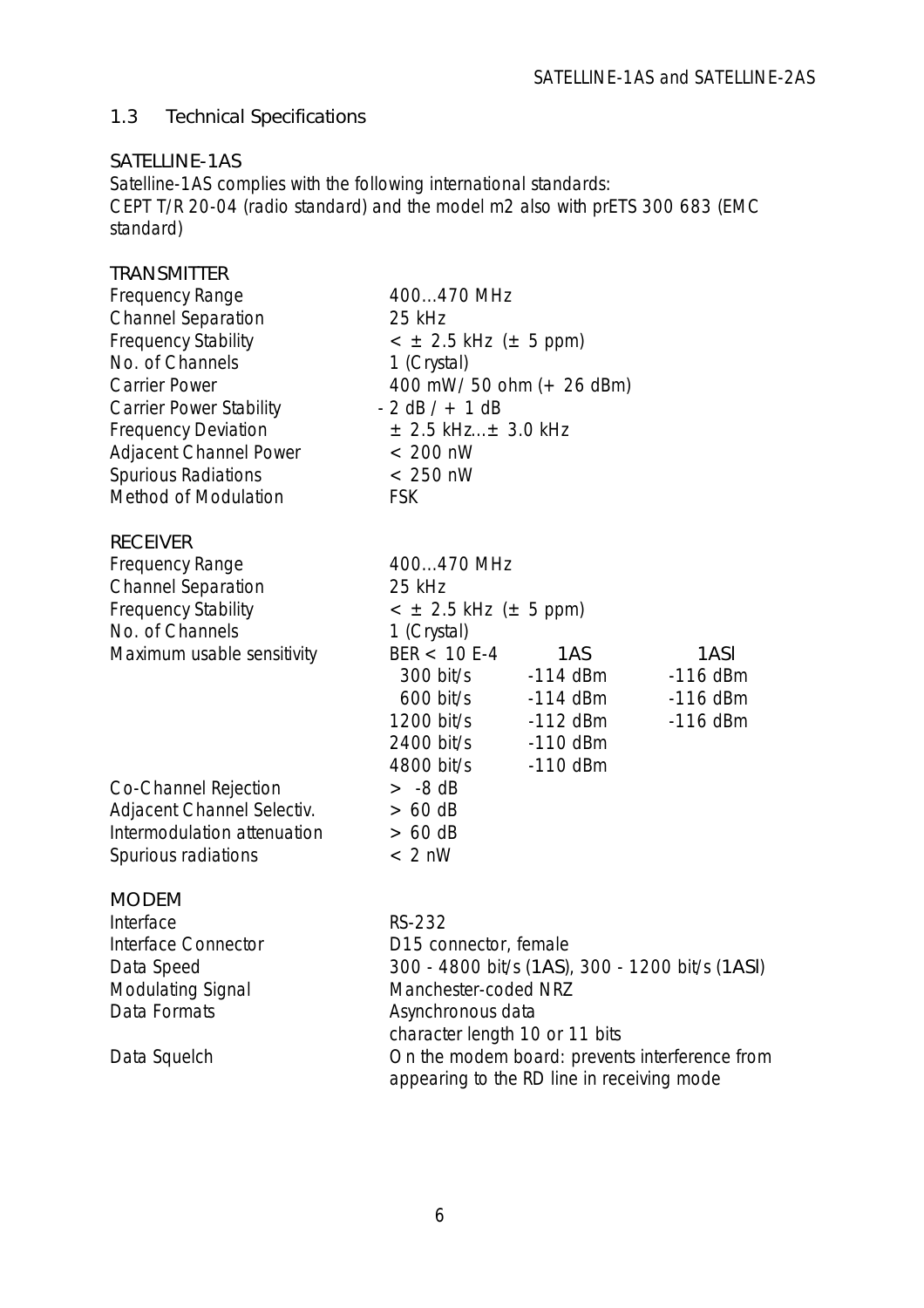| <b>GENERAL</b>             |                     |                      |
|----------------------------|---------------------|----------------------|
| <b>Operating Voltage</b>   | $+10+13$ Vdc        |                      |
| <b>Current Consumption</b> | When DTR is "0":    | $0.4 \text{ mA}$     |
|                            | When DTR is "1":    | Receiving: 55 mA     |
|                            |                     | Transmitting: 330 mA |
| Antenna Connector          | TNC, 50 ohm, female |                      |
| Size H x W x D             | 137 x 67 x 29 mm    |                      |
| Installation plate         | 130 x 63 x 1 mm     |                      |
| Weight                     | 230q                |                      |
| Temperature Range          | $-25$ C + 55 C      |                      |
|                            |                     |                      |

#### SATELLINE-2AS

Satelline-2AS complies with the following international standards: I-ETS 300 220, CEPT T/R 20-04 (radio standard) and the model m2 also with prETS 300 683 (EMC standard)

#### TRANSCEIVER

| <b>Frequency Range</b><br><b>Channel Spacing</b><br><b>Number of Channels</b><br><b>Frequency Stability</b><br><b>Method of Modulation</b>                                      | 400470 MHz / base band 2 MHz<br>25 kHz<br>16 (selectable by a Hex switch)<br>$<$ $\pm$ 1.5 kHz<br><b>FSK</b>                                                                                                       |
|---------------------------------------------------------------------------------------------------------------------------------------------------------------------------------|--------------------------------------------------------------------------------------------------------------------------------------------------------------------------------------------------------------------|
| Transmitter<br><b>Carrier Power</b><br>Adjustment range<br><b>Carrier Power Stability</b><br><b>Frequency Deviation</b><br><b>Adjacent Channel Power</b><br>Spurious Radiations | 500 mW/ 50 ohm $(+ 27$ dBm)<br>20mW 1 W / 50 ohm (factory set)<br>$+1$ dB $/ -2$ dB<br>$\pm$ 2.5 kHz<br>$< 200$ nW<br>I-ETSI 300 220                                                                               |
| Receiver<br>Sensitivity<br>Co-channel rejection<br>Adjacent channel selectivity<br>Intermodulation attenuation<br>Spurious radiations                                           | $<$ -108 dBm (BER $<$ 10 E-4)<br>$> 8$ dB<br>$> 65$ dB<br>$> 65$ dB<br>$< 2$ nW                                                                                                                                    |
| <b>MODEM</b><br>Interface<br>Interface Connector<br>Data Speed<br>Modulating Signal<br>Data Formats<br>Data Squelch                                                             | RS-232<br>D15 connector, female<br>300 - 4800 bit/s<br>Manchester-coded NRZ<br>Asynchronous data: 10 or 11 bits<br>On the modem board: prevents interference<br>from appearing to the RD line in receiving<br>mode |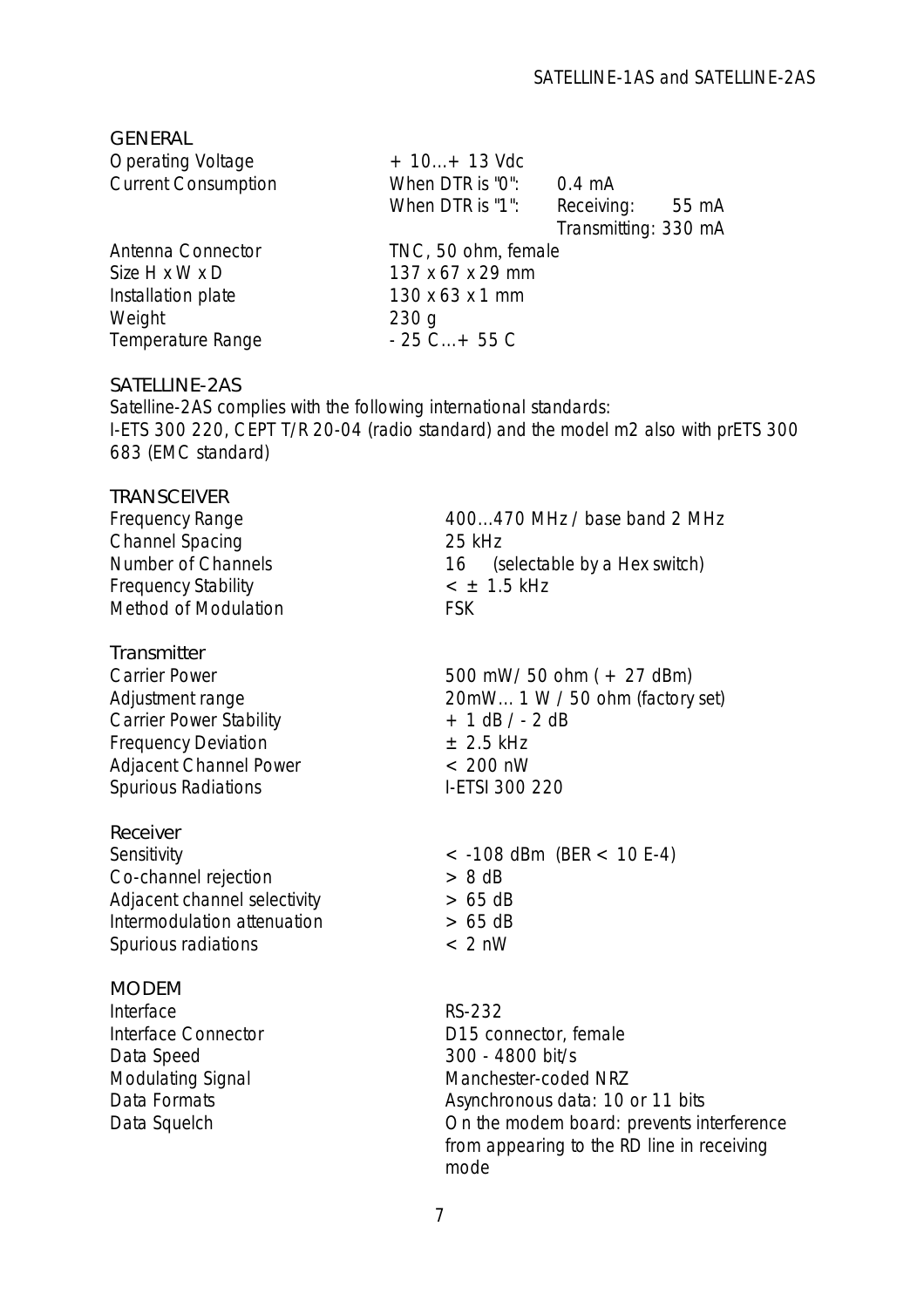<span id="page-7-0"></span>

| <b>GENERAL</b>             |                                      |
|----------------------------|--------------------------------------|
| <b>Operating Voltage</b>   | $+10+14$ Vdc                         |
| <b>Current Consumption</b> | When DTR is "0":<br>$2.8 \text{ mA}$ |
|                            | Receiving: 90 mA<br>When DTR is "1": |
|                            | Transmitting: 600 mA                 |
| Antenna Connector          | TNC, 50 ohm, female                  |
| Size H x W x D             | 137 x 67 x 29 mm                     |
| Installation plate         | 130 x 63 x 1 mm                      |
| Weight                     | 250 <sub>g</sub>                     |
| Temperature Range          | $-25$ °C + 55 °C                     |
| Labelling information:     |                                      |
|                            |                                      |
| Ser.no. 96052938           | Freq. Ch F 468.200 MHz               |

- SATEL OY Tel: +358-24-7331033, Fax: +358-24-7331034
- w Serial number (year + week + manufacture number)
- w Frequency, set by the manufacturer.  $F =$  position of the channel switch and the frequency corresponding 468.200 MHz
- w Manufacturer's contact information

# 2 Asynchronous Data Transmission

2.1 Asynchronous Characters

Data characters can be transmitted either in 10 or 11 bits and either in 8 or 9 bit data characters between the start and stop bits respectively. These options are factory set. Thus, they have to be decided in advance.

Characters are formatted in accordance with the ANSI standard asynchronous characters. See diagram below.



Data transmission between the radio data modems is synchronous. The radio data modem corrects the time difference between a clock signal from the data transmitting equipment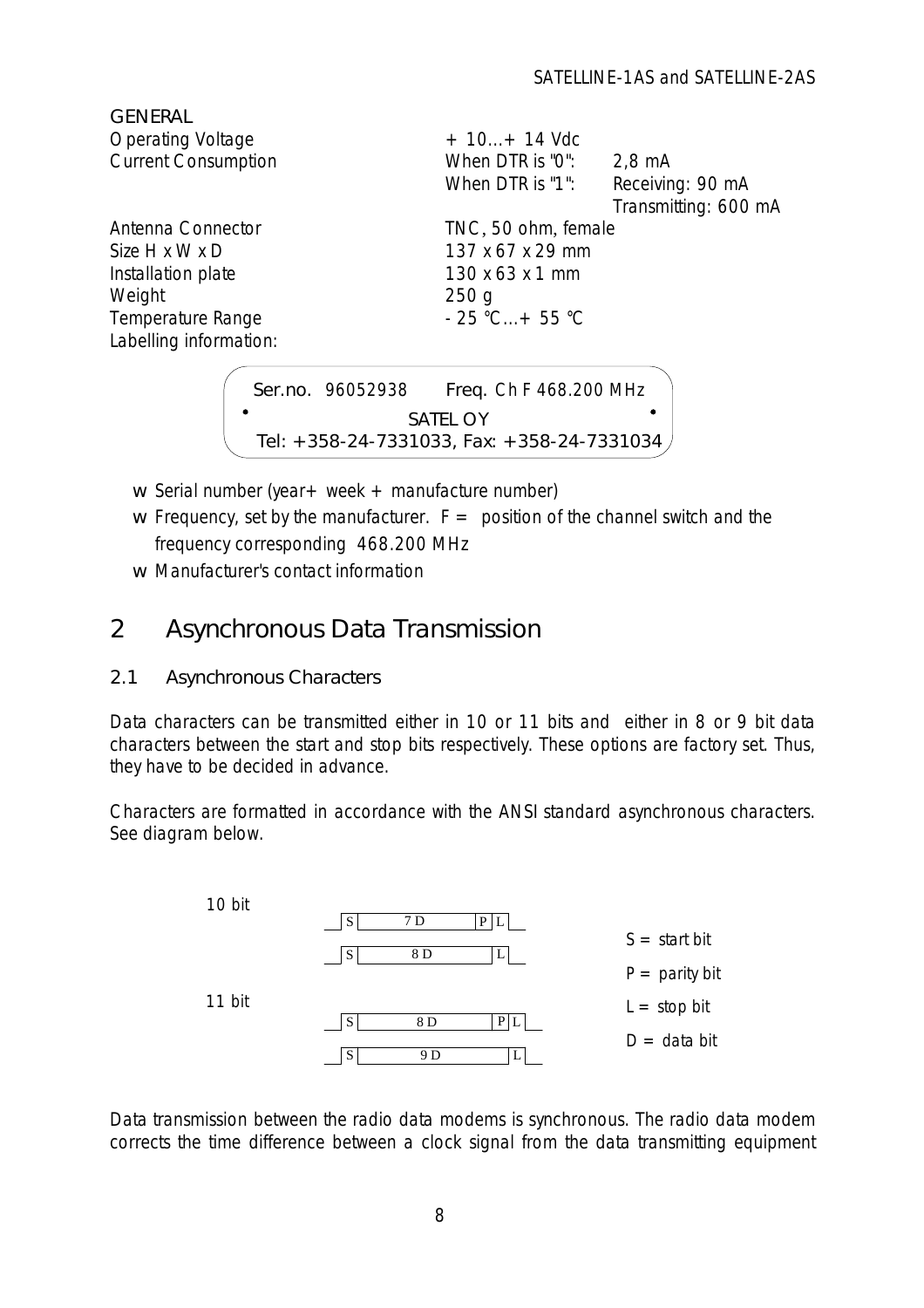<span id="page-8-1"></span><span id="page-8-0"></span>(DTE) and its own clock signal by adding one stop bit if required. The radio data modem transfers parity bits as they are received.

### 2.2 Effects of character lenght on transmission

<span id="page-8-2"></span>The transmitted data character can be either 10 or 11 bits, the length of these characters is determined by hard wiring on the modem board.

It is important that the transmission from the data terminal equipment to the radio data modem matches the selected character length. In the event of a mismatch transmission errors will be shown at the receiving end as "error characters" and the data transmission will be discontinued.

NOTE! The length of the character from the data terminal equipment must correspond to that of the modem.

### 2.3 Data Speed

The data speed of the radio modem can be 300, 600, 1200, 2400 or 4800 bits/s. The data speed is carried out by changes on the modem card.

### 2.4 Transmission

There are two different methods of initiating data transmission.

- 1 RTS/CTS handshaking
- 2 Data connected directly to TD line

The first method using RTS/CTS handshaking has to be used for data speeds of 2400 and 4800 bit/s. This method is initiated from the radio data modem requesting permission to send. This is achieved by switching the RTS line from an OFF to an ON state. The subsequent reception of data will cause the CTS line to be raised and the data transmission will be sent on the TD line. If there is an active radio transmitter on the system with the same radio channel the CTS line will not be raised.

The second method of transmission operates within the range of 300 to 1200 bit/s. In this case the transmitter is switched directly to the TD line.

Should a break in transmission occur e.g. caused by a weak radio field, transmission can only be restarted by switching off the transmission for a period of at least 20 ms before re-sending.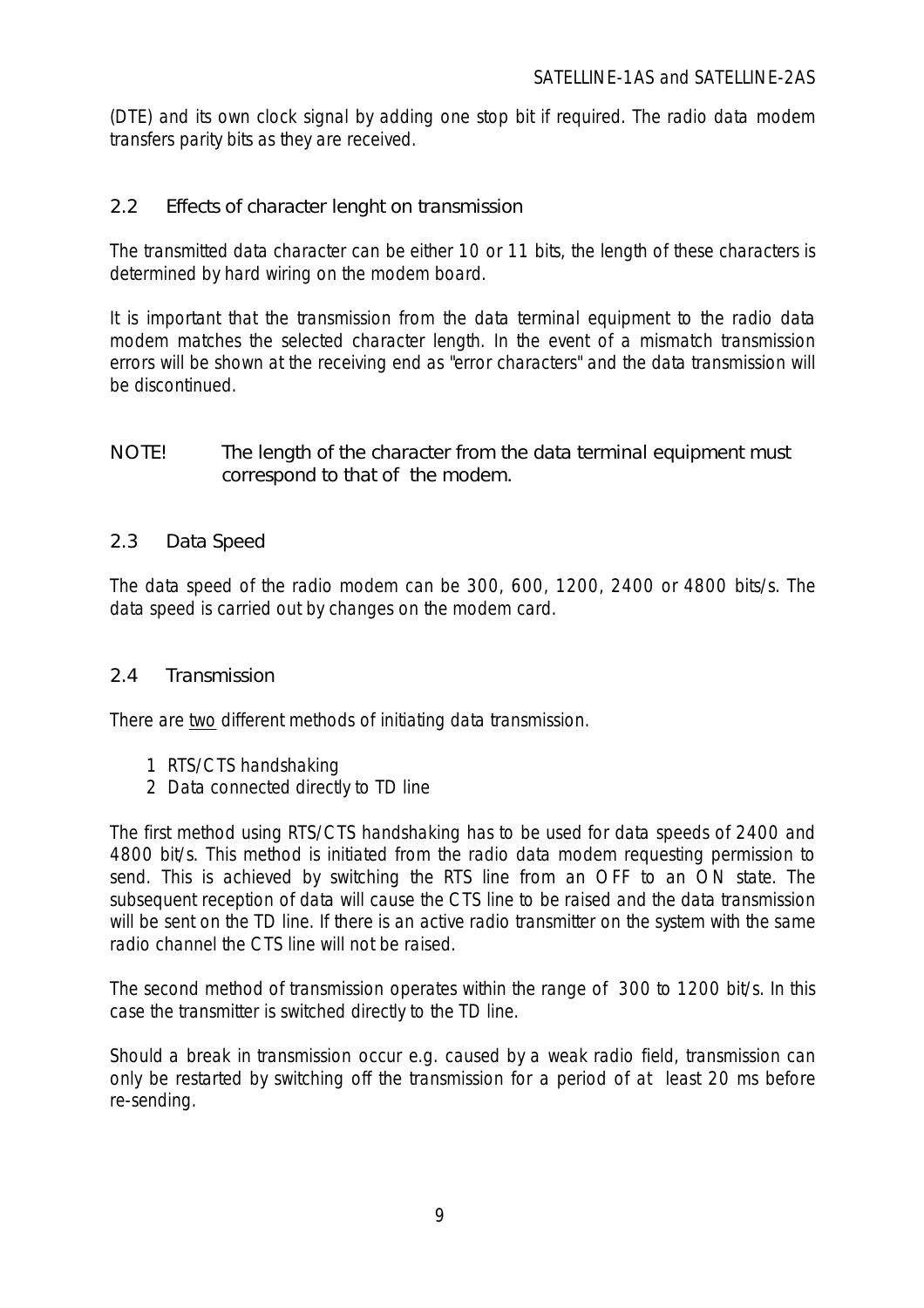### <span id="page-9-1"></span><span id="page-9-0"></span>2.5 Reception

The radio modem is ready to receive data when the supply voltage is switched on and the DTR line is in the "ON" state.

Equipment connected to the radio data modem receives information about the incoming data by detecting the change in state of the RD line. In addition, the change in state of the CD line also allows the equipment to detect the start of a transmission.

### 2.6 Delays during data transmission

Delays may occur when transmitting or receiving data using the radio data modem.

These delays are:

<span id="page-9-2"></span>

| Wake-up time DTR OFF/ON<br>RTS/CTS delay          | 30 ms (1AS) / 400 ms (2AS)<br>$810$ ms                                    |                                                               |  |  |  |  |  |  |
|---------------------------------------------------|---------------------------------------------------------------------------|---------------------------------------------------------------|--|--|--|--|--|--|
| Rx/Tx turn round delay                            | $2 x 40 DBP + 2025 m$                                                     | $(40 \text{ms} \ @ 4800 \text{ bit/s})$<br>(50ms @2400 bit/s) |  |  |  |  |  |  |
| Rx ON connecting time<br>Synchronization sequence | $10 \text{ ms}$<br>10 DBP (DBP = Data Bit Period) (e.g. 2ms @ 4800 bit/s) |                                                               |  |  |  |  |  |  |

### 3 Multi Modem Data Systems

### 3.1 Required sequence of data characters

The data should be transferred in continuous sequences or in sequences divided into blocks. Sequences that are too short (e.g. 1 character) should not be sent because "overhead-information" (synchronization plus terminal address) takes a great deal of processing time and thus slows down the data transmission. The recommended length of a data packet is 50 - 500 characters.

The size of a system using one radio channel can be increased when the timeframe of transmission of one terminal is short. This must be taken into account when planning the system. The operating range of the system can be extended by increasing both the number of base stations and the number of radio channels.

It is important that only one transmitter can be active on the same channel at the same time.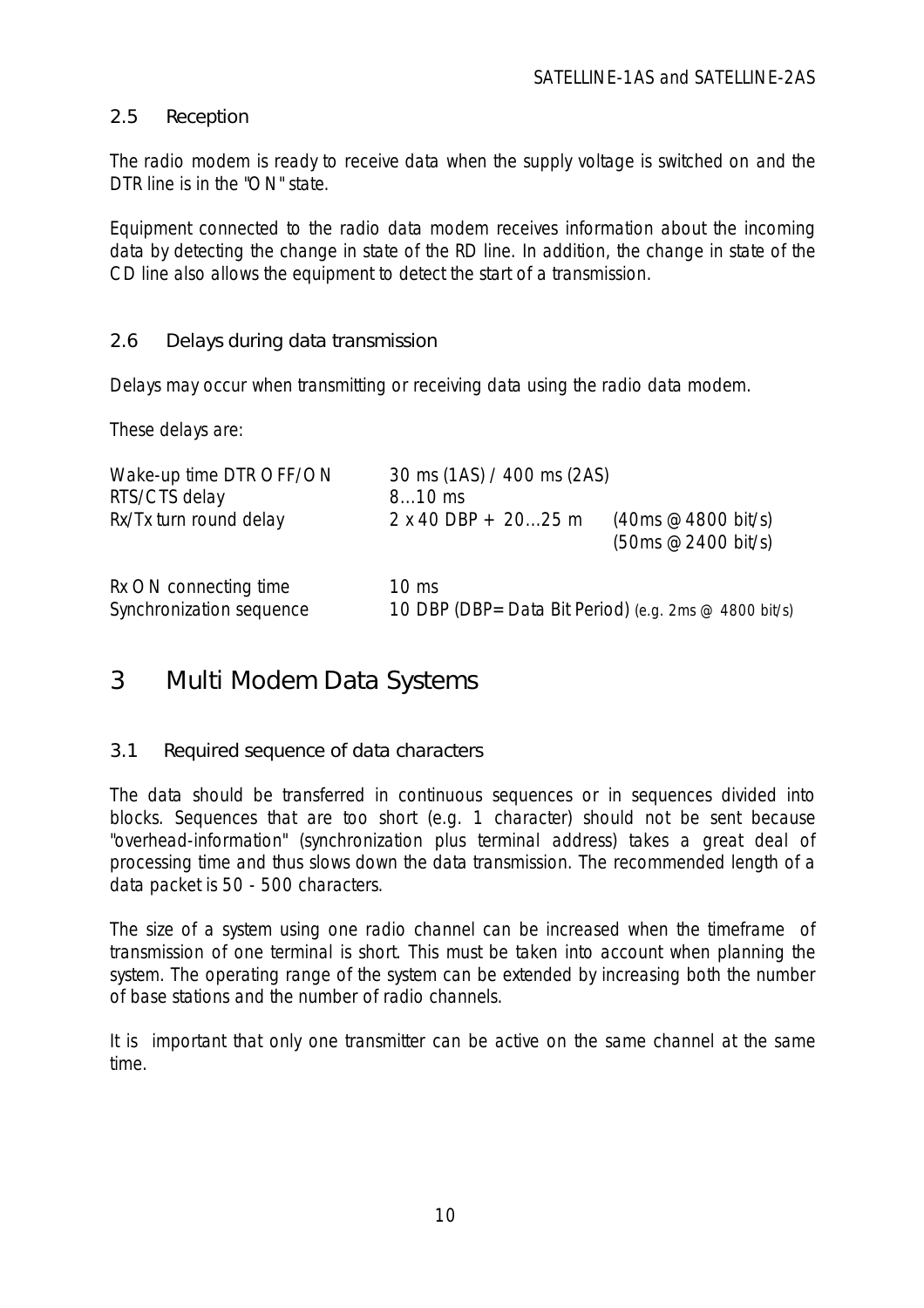### <span id="page-10-0"></span>3.2 Polling

The system can be configured as a "Master-Slave" network which allows one radio modem to control the others in the system. Slave units can communicate to the Master during the time allocated to that Slave by the Master unit.

The advantage of the polling mode is that collisions (i.e. simultaneous transmissions) do not occur. The disadvantage of this method is that the transmitter of the Master is switched on half of the time in situations where there is no data transmission from mobile to Master.

*A polling protocol is not included in the transparent radio modem. It is a protocol of higher hierarchy and supplied by the system.*

### 3.3 Multi Master

<span id="page-10-1"></span>The system can also be configured as a "Multi-Master" network. In this situation any radio data modem can start transmission after first testing either by the CTS line or the CD line that the radio channel is free.

The advantage of this system is that the transmitter is ON only during data transmission. The disadvantage is that if all the mobile stations do not "hear" each another collisions may occur.

*A multi master protocol is not included in the transparent radio modem. It is a protocol of higher hierarchy and supplied by the system.*

### 4 Planning a Radio Modem Network

- 4.1 Factors affecting quality and distance of the radio connection
	- power of radio transmitter
	- sensitivity of radio receiver
	- tolerance of spurious radiations of the radio modulating signal
	- amplification of transmitting and receiving antennas
	- antenna cable rejection
	- height
	- natural obstacles
	- interferences caused by radio frequencies

The transmitter power of the base model of SATELLINE-1AS/2AS is 0.5 W and sensitivity of receiver more than -108 dBm. Thus in a flat area and in free space with a 1/4 wave antenna (antenna amplifcation 1dBi) and an antenna height of 1 m communications from 3 km to 4 km can be achieved. Distances may be considerably shorter in situations where there are metallic walls or other material inhibiting the propagation of radio waves.

Over long distances, problems caused by natural obstacles can often be solved by raising the height of antennas. A ten fold increase in distance can be achieved with the use of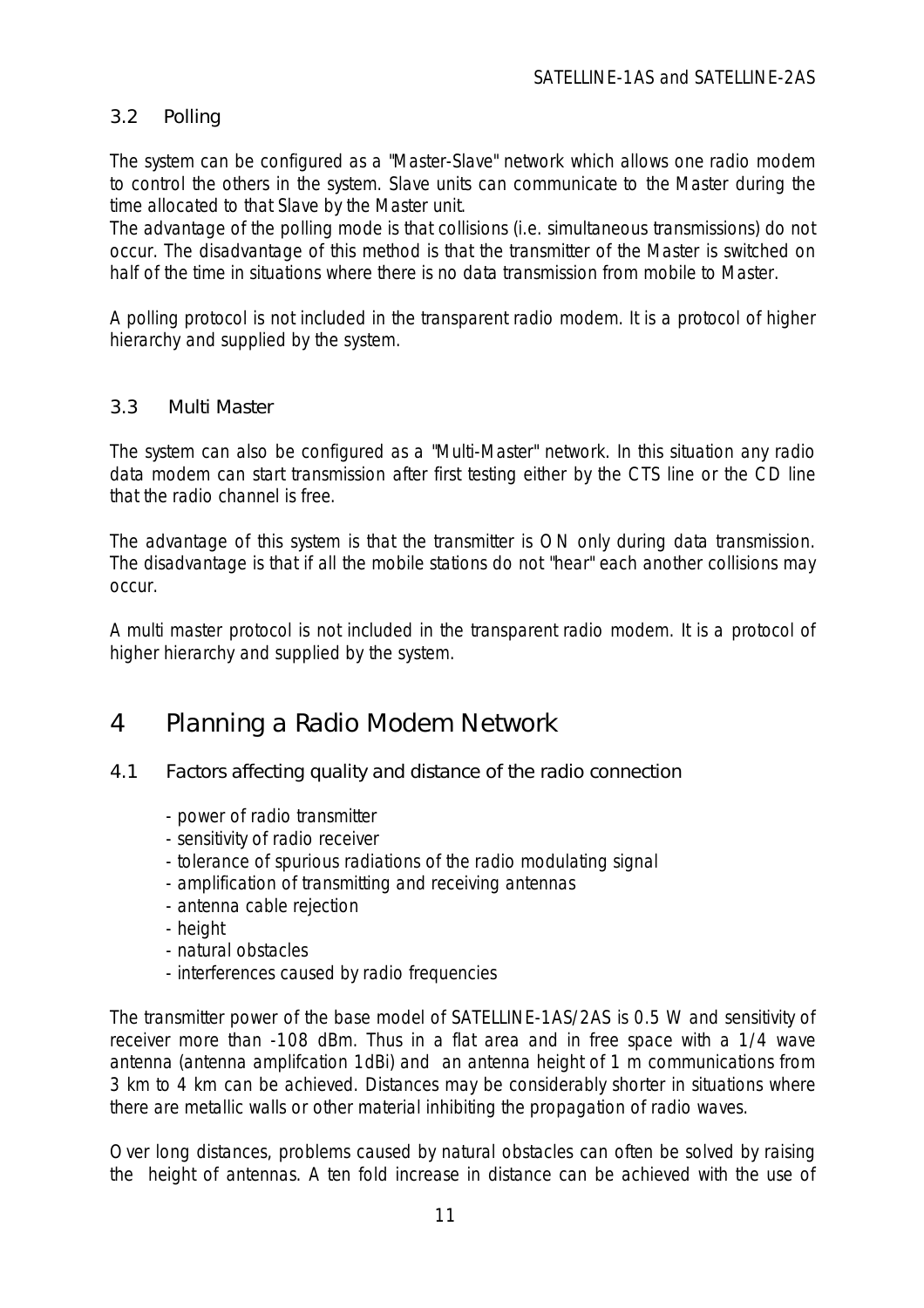amplifying antennas. Frequent topographical variations over long distances may require that at least one of the antennas needs to be raised to a height of 10 to 20 m.

As the placement of the antenna at the base station is more than 10 m from the modem it is necessary to use a low loss cable  $\left($  < 0.7 dB /10m ) in order not to waste the antenna amplification.

If the antenna at the base station must be placed near other radio transmitter antennas (eg. NMT, GSM etc.), an antenna filter should be added between the modem and the antenna.

Problematical connections can also be solved by adding another intermediate station for relay. In systems with many base stations an RSSI-signal would assist in choosing the best receiving base station. A communications network can also be built with a combination of cables and radio data modems.

<span id="page-11-0"></span>The SATELLINE-1AS/2AS radio data modem operates in the 450 MHz band where interference caused by human beings is insignificant. Long distance interferences need not to be taken into account even in special weather conditions.

The SATELLINE-1AS/2AS eradicates normal levels of interference that occur. However, exceptionally high levels of interference can break through the safeguards and thus cause errors on transmssion. In mobile vehicle applications the range of operation can be increased by dividing the transmitted data into e.g. 50...500 bits blocks and by retransmitting defected blocks.

A sufficent safety margin can be obtained by testing communications using an extra 6 dB rejection at the antenna connection and with slightly less effective antennas than those to be used in the final system. Saterm test program can be used in the communications testing. If there is a need to measure RSSI signal during the Saterm test transmission, a message long enough must be used eg. File Logo.TXT

### 4.2 Radio field strength

A successful radio transmission depends essentially on the radio field. Where field strength is over a certain level the operational results are very good. Below this level, a few dB marginal areas may occur in which errors begin to be generated by noise and interference which will eventually lead to loss of connection.

Whilst in an open space, the field strength is at its optimum level although it will still be reduced by distance. It must also be remembered that one open space has different environmental and external factors to another and that the effects on transmission quality must be taken into account when planning the system.

Ground, ground contours and buildings cause attenuation (loss of energy through absorbtion) and reflections of radio waves. Buildings reflect radio waves and therefore the effects of attenuation are not as acute when transmission is over a short distance.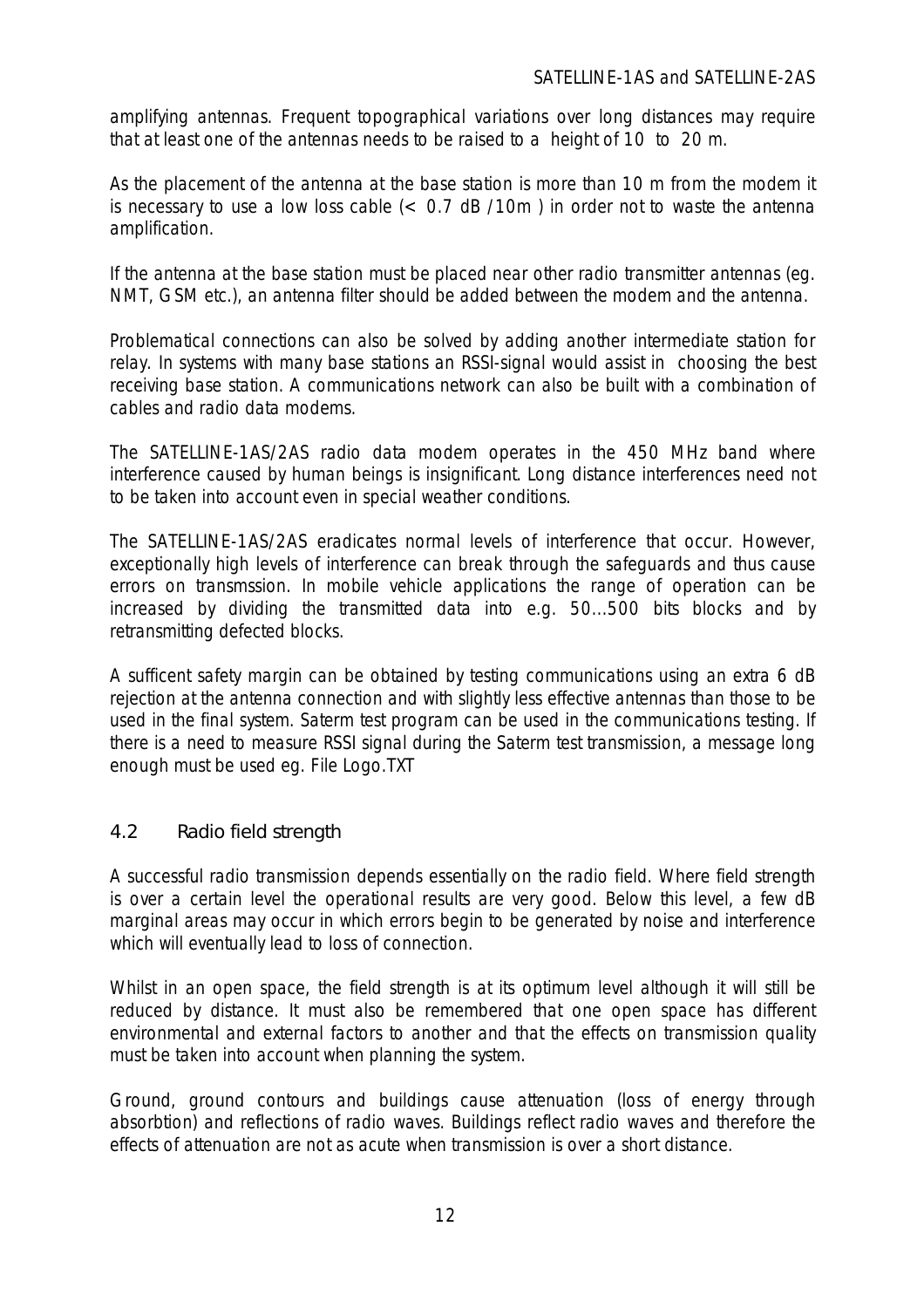However, the reflected waves will suffer a loss in power once they travel over a certain distance, this means that they combine with the direct radio waves and interact in either weakening or strenghtening the signal respectively. In reality attenuation can even occur at 40 dB which is very sharp and the effect on the 450 MHz frequency is about 35 cm difference.

Please note that the RSSI tolerance is  $+10$  dB when using the RSSI signal of the modem to define the field strenght. See appendices

### <span id="page-12-0"></span>5 Installation

The radio modem is to be installed with the installation accessories supplied with the radio modem



1. By using the installation plate, that should be fastened on the back side of the radio modem. The installation plate can be mounted using the holes provided on installation plate .

2. By using the velcro-type tape supplied with the radio modem.

3. By mounting the radio modem directly on the customer´s equipment .

NOTE ! When choosing the place of mounting, please check that water can not get inside the radio modem. It is not recommendable to mount the radio modem on a powerfully vibrating foundation. The attachment should be lessened with help of a resilient material.

The radio modem fulfils the technical specifications regarding temperature range  $-25$  °C... $+55$  °C. The radio modem operates also outside this temperature range but does not necessarily fulfil all specified requirements.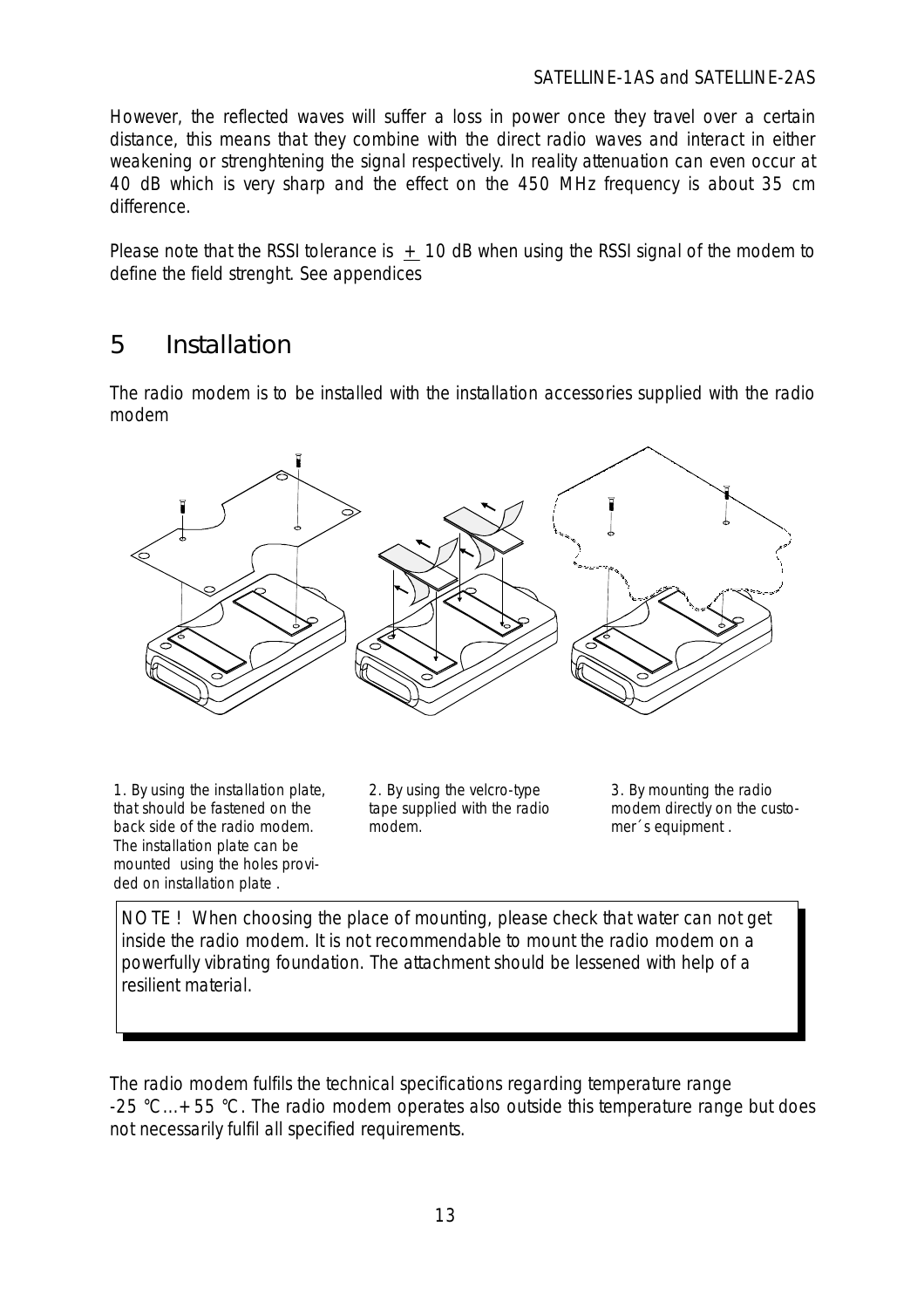### <span id="page-13-0"></span>5.1 RS-232 Interface

The radio modem is connected to terminal via RS-232 interface. A typical connection where all handshaking lines are used is according to the figure below.



<span id="page-13-1"></span>In some systems the radio modem is connected to another data transmission equipment (modem). The lines should in this case be connected across according to the picture below.



#### 5.2 Supply of current

The nominal voltage of SATELLINE radio modems is 12 V. The range of voltage is 10 - 14 V. Variations in the voltage below 1V are allowed as the radio modem is changing from one mode to another. The operating voltage of the positive pole of the D 15 connector is connected to the pins of the D connector and to the negative poles 7 and 8. The DTR line in position "1" can be used as an ON/OFF switch. In this case the logical state "1"  $(+5...+12)$  V) corresponds to ON and "0" (0 V...-12 V) to OFF.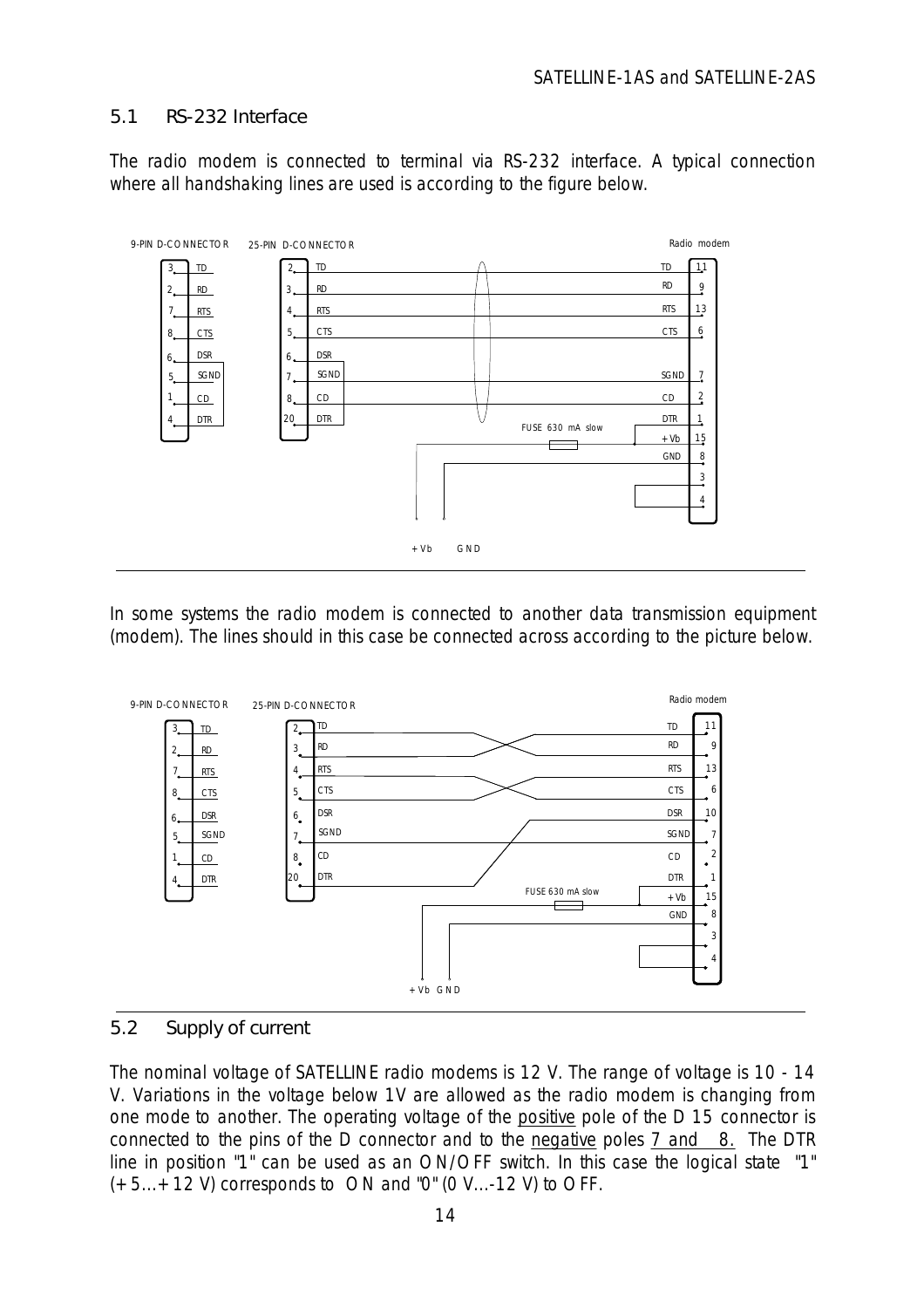The current consumption of SATELLINE-1ASl ja -1AS varies between 50 ... 250 mA and of SATELLINE-2AS and -2ASx between 100 ... 600 mA. In systems where models SATELLINE-1ASl or -1AS have been changed to models SATELLINE-2AS tai -2ASx , current supply has to be checked. Especially in portable applications the DTR line of the radio modem should be switched to position "0" when possible. In this case the current consumption is approx. 0.2 mA (SATELLINE-1AS and -1ASl) or 3 mA (SATELLINE-2AS and -2ASx). In mobile use the radio modem is required to have a direct connection to the main vehicle battery in order to avoid additional interference.

### NOTE POWER SUPPLY I

<span id="page-14-0"></span>Even if the nominal output current of the power supply does not exceed it might temporarily be unstable as the current consumption changes e.g. at starting the power amplifier. The outputs of power supplies are often supplied with sufficient output capacitance. The output capacitance of self built power supplies with regulators or switched-mode power supplies might be insufficient or totally lacking. Even if the nominal output current is considerably higher than the current consumption of the radio modem, the voltage varies several voltages according to the changes of the current consumption of the radio modem. This kind of function of the power supply weakens the function of the radio modem or prohibits it totally. Supply current should be controlled in situations where the distance is short or the radio field strength is sufficient but the connection does not work or the number of faulty packets is big. Quick changes in voltage can not be measured with a multimeter as they often last for only approx. 0.5 ms. Therefore possible situations with undervoltage should be surveyed with an oscilloscope. To ensure a reliable operation of the radio modem the acceptable variation is below 1 V from the stable level and continuous oscillation below 50 mV.

NOTE! Whenever connecting RS-232 interface cables to equipment, the equipment MUST FIRST BE SWITCHED OFF.

### 5.3 Mounting the antenna

In great distances or in otherwise severe conditions the operation of radio communication is dependent on antennas and their mounting. In antennas, antenna cables and terminal adaptors there should always be a gold plated connector. Since connectors of poor quality oxidate and increase the attenuation in the course of time appropriate connectors and proper tools must always be used in mounting. One should also check that both the antenna and possible fitting elements resist well weather and environmental contamination.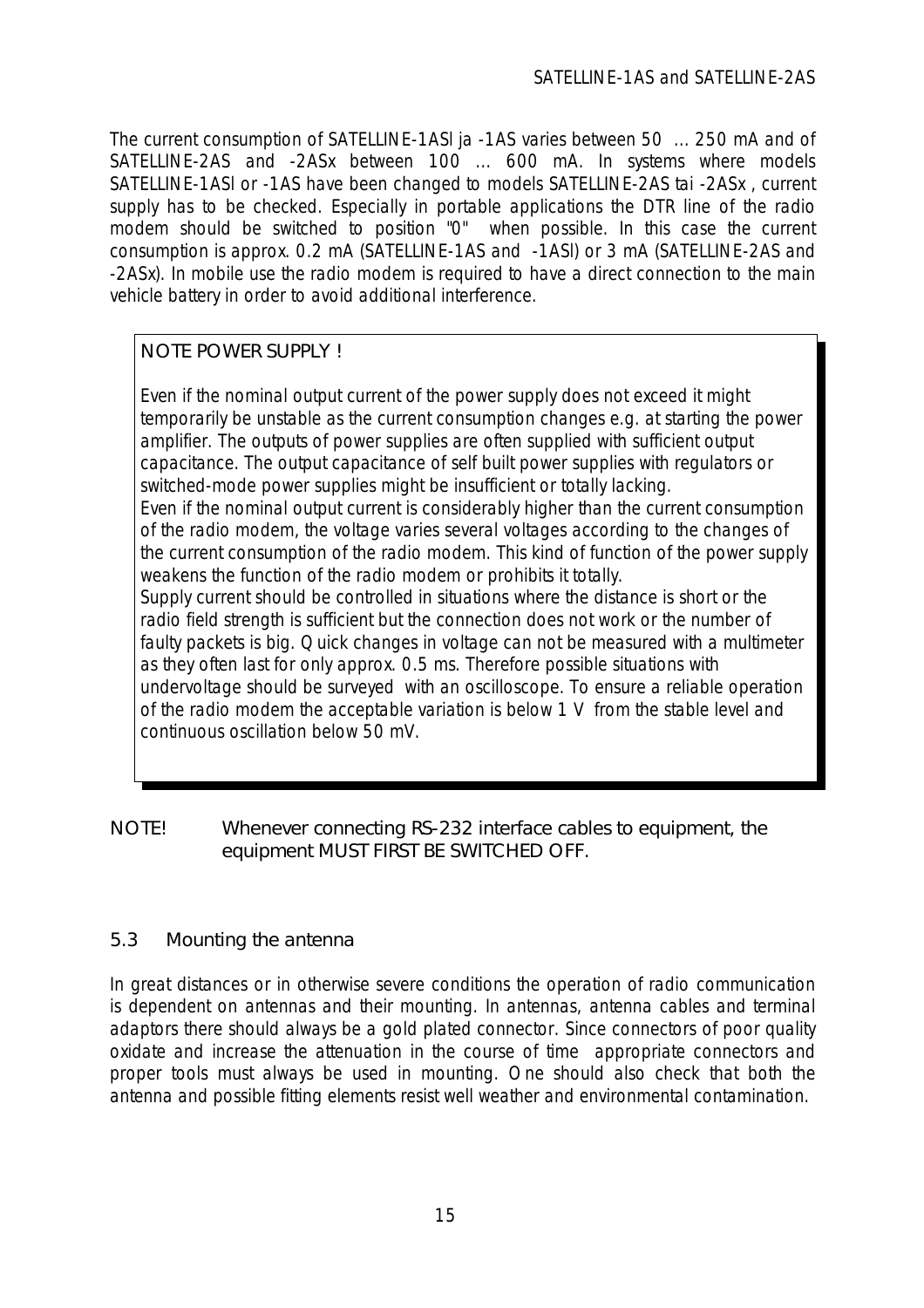#### SATELLINE-1AS and SATELLINE-2AS

The metal-free zone around small antennas should be at least 1/2 m and big antennas  $>5$  m. The metal-free zone should be  $> 10$  m around a relay antenna combination. This means that, if a large network of radio modems is to be installed the best place for the antenna is at the highest point of the building or even the use a radio mast. If a mast is used, the antenna can be installed using a side-installation up to 2 ...3 m away from the mast itself.

When mounting the antenna pay also attention to possible sources of interference such as:

mobile phone network base stations local telephone network base stations television transmitters radio links other radio modem networks PC equipment (about a radius of 5 m from the antenna)

When ordering antennas please note that the antennas have been tuned to a certain frequency range. Simple antennas and those made of stacked yagis are relatively wide band. The frequency range of the antenna becomes narrower the more elements there are in a yagi.

Keeping in mind the testing and service of the system it is generally useful to use rather a long antenna cable in order to avoid the installation of radio modems near the antenna into a place possibly difficult to access.

The antenna cable should be chosen according to the lenght bearing in mind the following recommendations:

| Length | Type              | Attenuation            |
|--------|-------------------|------------------------|
| < 5m   | <b>RG58</b>       | 3.0 dB/10 m/450 MHz    |
| 520m   | <b>RG213</b>      | 1.5 dB/10 m/450 MHz    |
| > 20 m | Nokia RFX 1/2"-50 | 0.5 dB/10 m/450 MHz    |
| > 20 m | S12272-4          | 0.5 dB/10 m/450 MHz    |
| > 20 m | $AirCom+$         | 0.8 dB/10 m/450 MHz *) |
|        |                   |                        |

\*) AirCom+ cable is partly air insulated, thus an absolutely air tight connection between the cable and the connector is required.

In great distances when the antennas are in optical positions a 6 dB power marginal is adequate. Since the connection is built on the reflection and/or the knife-edge diffraction the path loss can vary even 20 dB depending on the weather conditions. In this case a short test can give a too positive result of the quality of the connection. Thus the height of the antennas and topographical obstacles must be surveyed with great care. From time to time an attenuating connection can be used if the data transmission protocol is well prepared for this and the data transmission that occasionally slows down does not cause any problems to the process.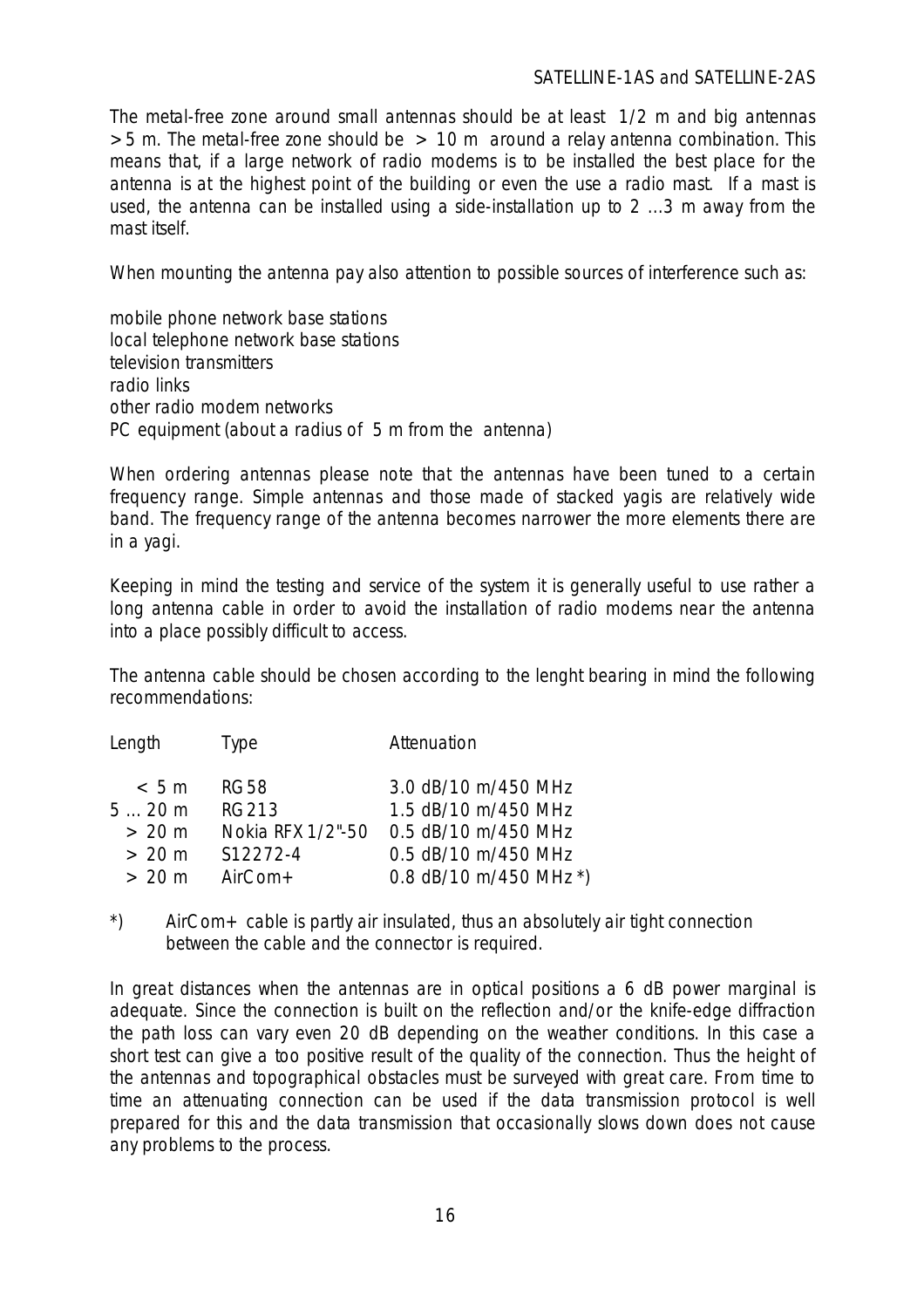Vertical polarized systems (antenna elements are in vertical position) are often used in radio systems. In a system between a base station and sub-stations the vertical polarization is generally recommendable. The antenna of the radio modem can not be mounted on the same level with the other sub-station antennas in the same building. The best way to distinguish from the other antennas situated in the neighbourhood is by mounting the antennas as far as possible from each other on the altitude level. The best result is generally obtained when all the antennas are in the same mast. With an extra ground plane between the antennas more distinction can be obtained between the antennas in the mast.

A horizontal polarization can be used in data transmission between two points. With the polarization attenuation more distinction is obtained in the vertical polarization interference. The influence of the directional patterns of the antennas must, however, be taken into consideration. If a distinction to another interfering antenna is wanted with the horizontal polarized antennas there must be a good attenuation of the back lobe. In addition to this the interfering radiator should be situated behind the antenna.

When the system does not demand the use of an omnidirectional antenna it is recommendable to use directional antennas e.g. two-element yagis in firm external installations. As the antenna amplification increases the setting of the direction of the antenna demands for a greater care.

The base stations in high places should be supplied with 4...6 degree band-pass filters. Please note that the higher the antenna the larger the broadcast area. The disadvantages with a too high antenna installation at the base station are that interferences from a larger area affect the base station and that the base station occupies the channel of a too large area.



Example of an antenna installation: By use of amplifying antennas and by installing antennas in a high location, long distances can be reached with SATELLINE-2AS.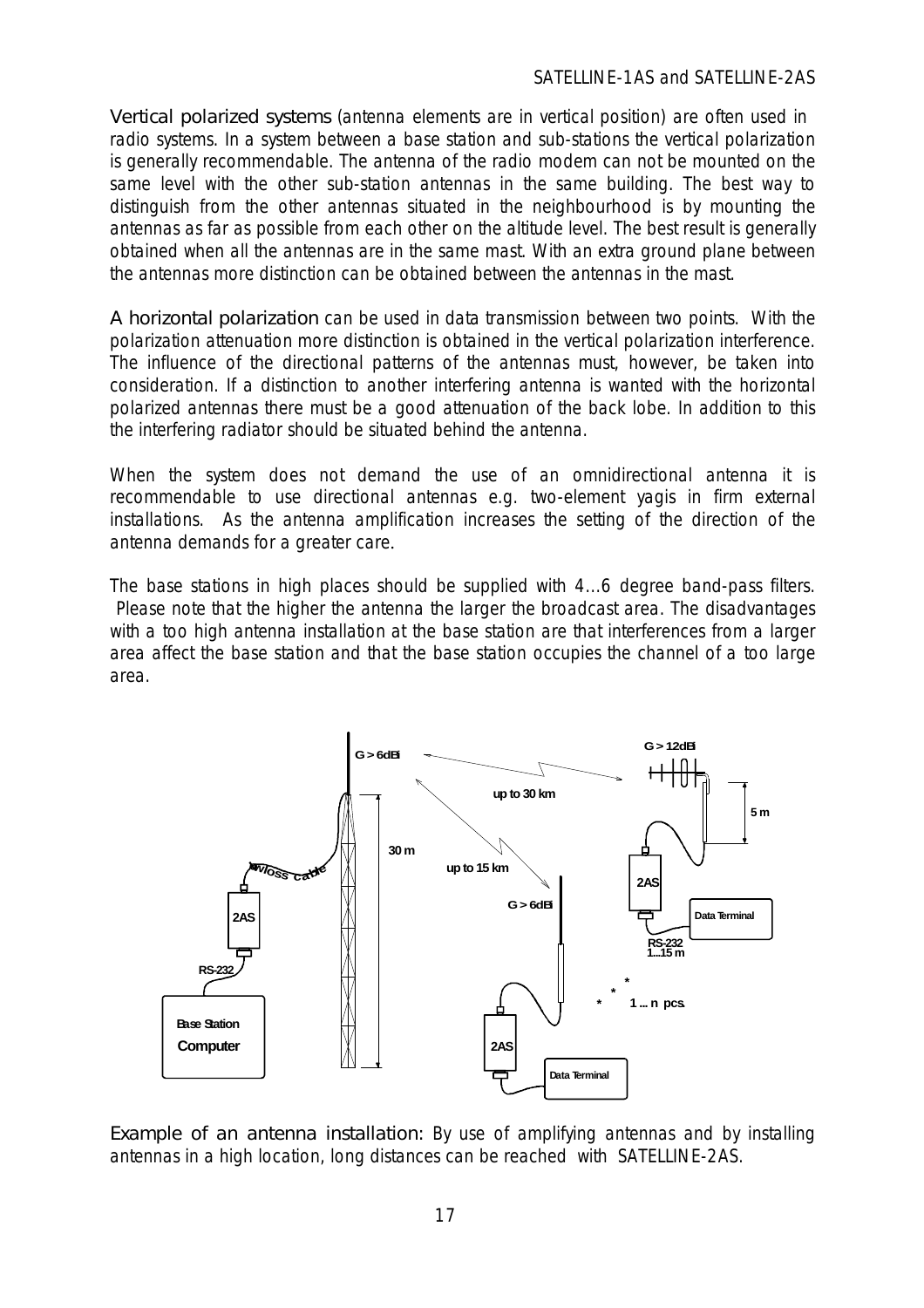# <span id="page-17-0"></span>6 Equipment

### 6.1 The connection of antennas to radio modems

Recommended antenna types are as follows:

### 6.1.1 Hand portable equipment

1/4 wave antenna (wave length on 450 MHz is about 70 cm) Helix antenna

<span id="page-17-1"></span>The antennas are mounted directly on to the antenna connector (TNC) at the top of the radio modem.

### 6.1.2 Equipment installed in vehicles

1/4-wave antenna 1/2 wave antenna

Ideally the antenna should be installed vertically and it should have at least 0.5 m of open space surrounding it. In a small system 1/4 wave antenna is adequate. There should be a ground plane below the antenna (truck bonnet or roof). In weak conditions a 1/2 wave antenna is the most suitable. It can be mounted at the top of a pipe, as this provides it with as much open space as possible. In places where the antenna cannot be connected directly to the TNC a 50 ohm coaxial cable must be used to provide the link between the TNC and the antenna.

6.1.3 Base station

omnidirectional (1/4, 1/2 or 5/8 wave antenna) directional (yagi or corner reflecting antenna)

The antenna should be installed in an upright position. The exact location of the antenna depends on a number of factors from system size to physical ground countours. As a general rule, the antenna for a base station should be located at the highest point in the most central location of the system.

Alternatively the base station antenna can be situated inside the building, providing that the walls of the building do not contain metal.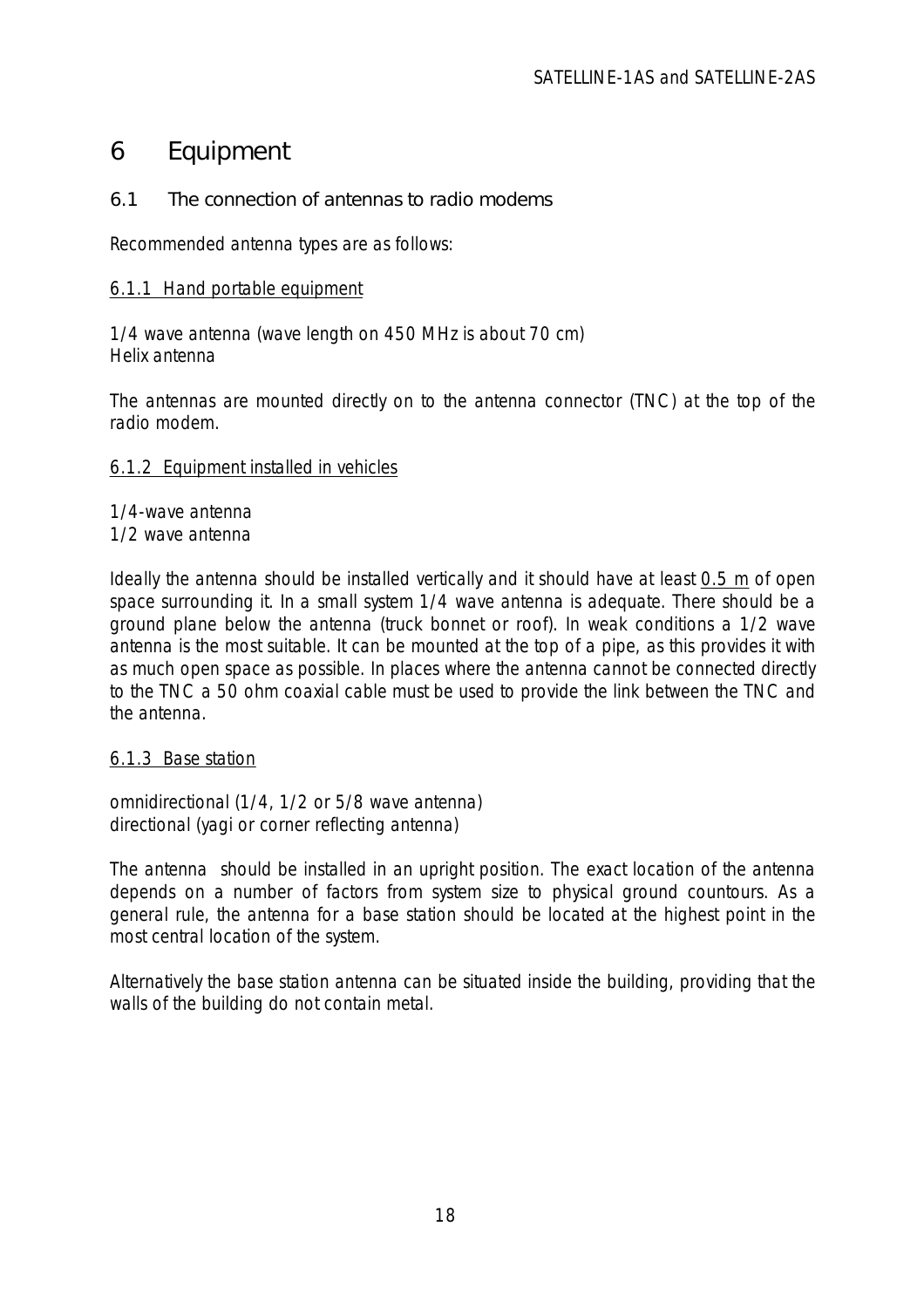### <span id="page-18-0"></span>6.2 Cables

NOTE ! Please check, that the contact area of cable connectors is gold plated and that the connectors used are reliable. Ageing connectors of poor quality oxidate easily and cause malfunction of the system.

### 6.2.1 RF cables

If the antenna cable is shorter than 5 m a good quality 50 ohm RF cable can be used (e.g. RG58). If a longer cable is required a low loss RF cable is highly recommendable. As a standard cable we supply 50 ohm RG58 cable in lengths of 1 m (CRF-1) and 5 m (CRF-5).

### 6.2.2 Interface cables

When planning the location of the radio modem, it must be observed that the maximum length of an RS-232 cable is 15 m. The cable must be shielded. The maximum length of the power supply cable is 2 m. As standard cables we supply cables with either a 25 pin connector CRS-1 F or CRS-1 M (F=female, M=male) or with a 9 pin connector CRS-2 F or CRS-2 M. The length of the cables are 2 m and they contain both interface and power supply cables.

There is also an interface adapter ARS-1F with a programming switch and power supply cables available for the SATELLINE-2ASx radio modem. The interface adapter matches the connector of the modem to a 9 pin (female) D connector. In addition there is a straight cable with 9 pin connector, CRS-9.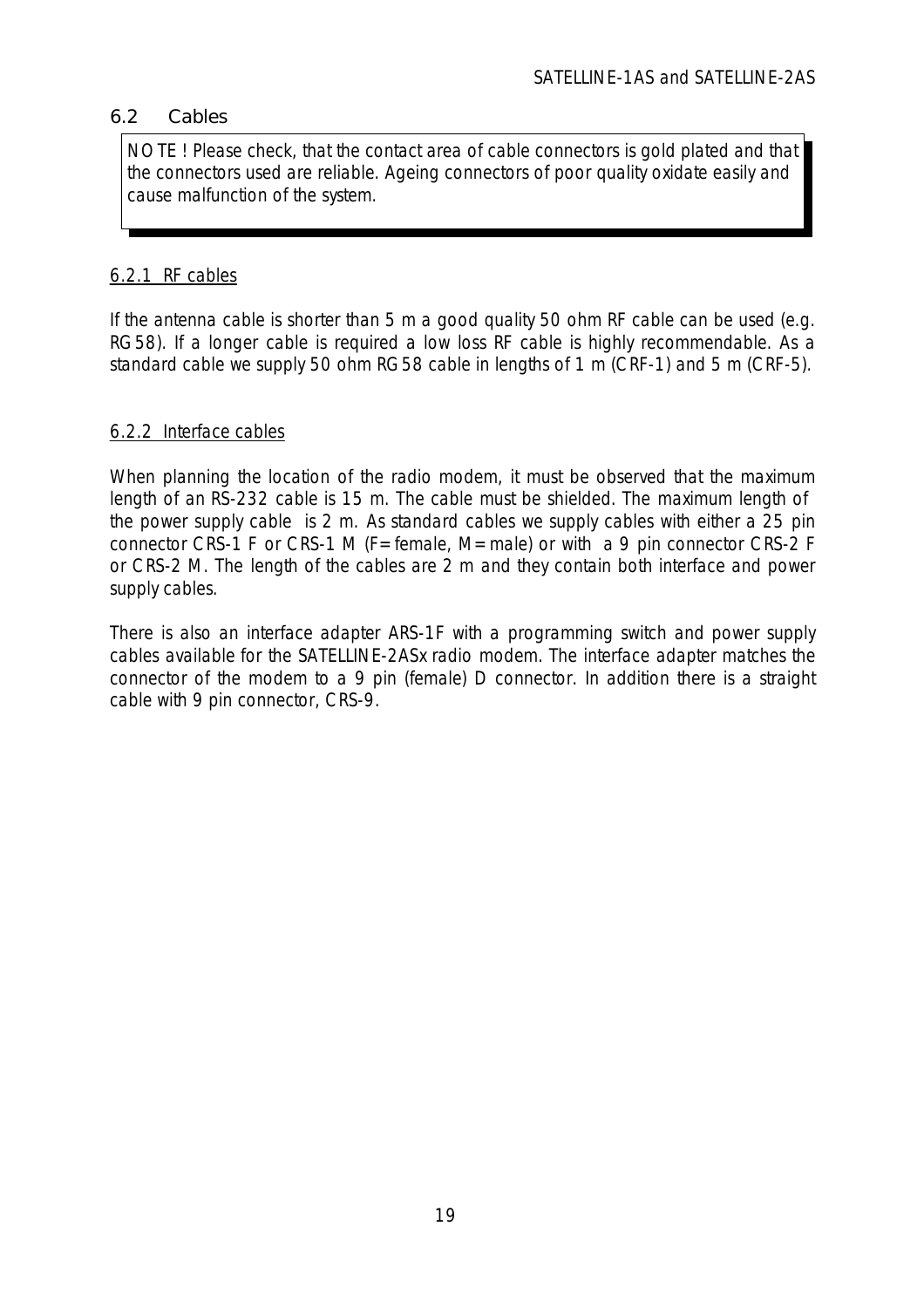# <span id="page-19-0"></span>7 Check List

When installing and configuring a radio data modem following points should be considered:

- 1. Before connecting the RS-232 interface to equipment always check that the operating voltage is switched off.
- 2. Consider the exact location of the equipment for optimum results - Place the antenna in a free space as far as possible from any source of interference
	- Do not place the modem on a strongly vibrating surface
	- Do not place the modem in direct sun light or high humidity
- 3. The capacity and stability of the power supply must be secured so that the current required by the transmitter is sufficient for creating a reliable connection.
- 4. The antenna is installated according to given instructions.
- 5. The settings of the radio modem correspond those of the terminal and all radio modems of the system have the same settings and are compatible to each other.
- 6. The radio modems are on the same channel.
- 7. If the RTS/CTS handshaking is used, make sure that in the reception RTS and CTS are in the "0"-mode (-12 V). RTS will turn on the radio transmitter in the "1"-mode.
- 8. If a TD transmission is used check that RTS and CTS lines are unconnected.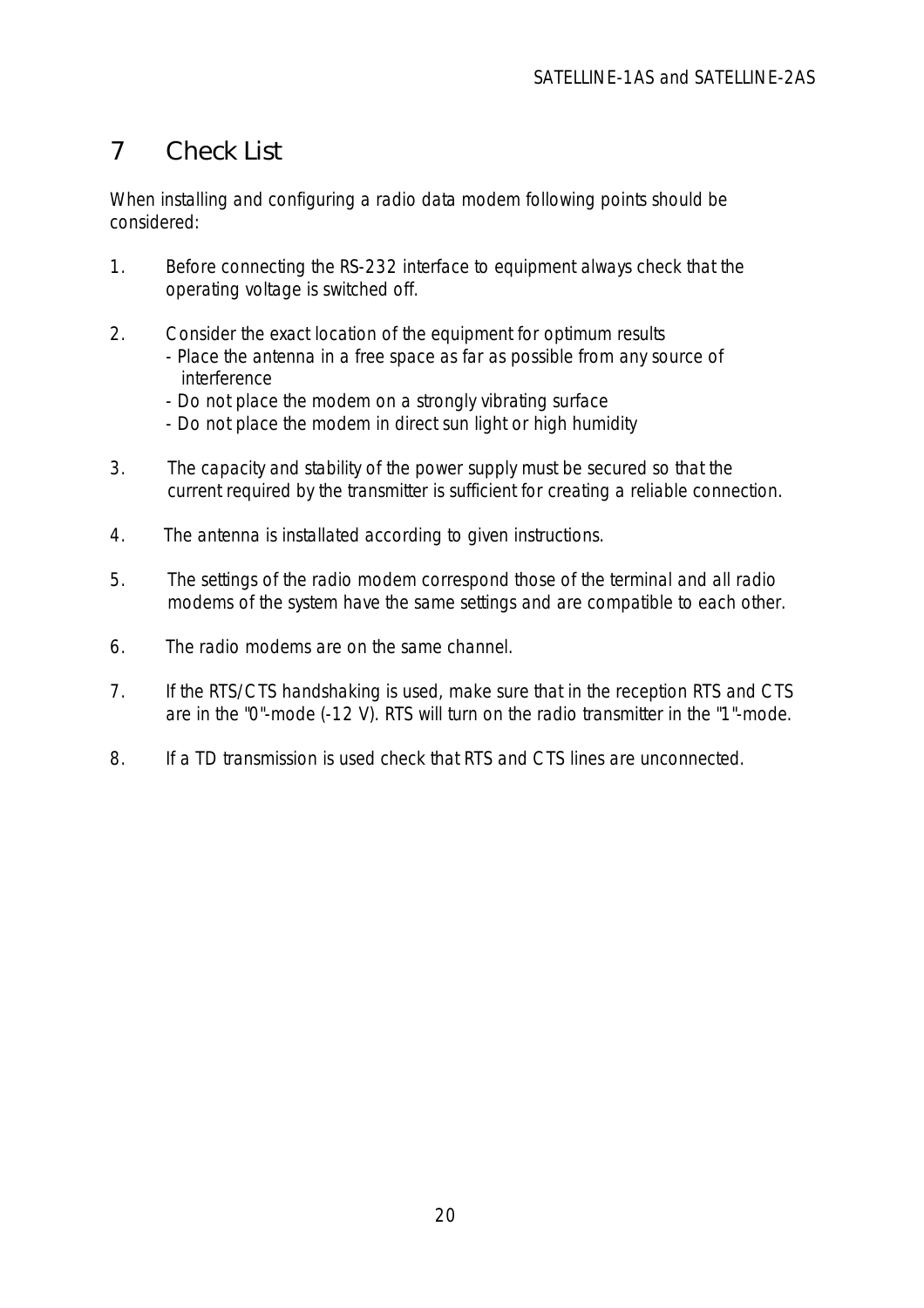### APPENDIX 1.

The timing diagram of RS-232 interface of SATELINE-1AS and SATELLINE-2AS radio modems.

RTS/CTS handshaking must be used in data speeds 2400 bit/s and 4800 bit/s. The timing of the data transfer is the



following:





In data speeds 300 bit/s - 1200 bit/s no handshaking is needed. The timing of the data transfer is as follows:

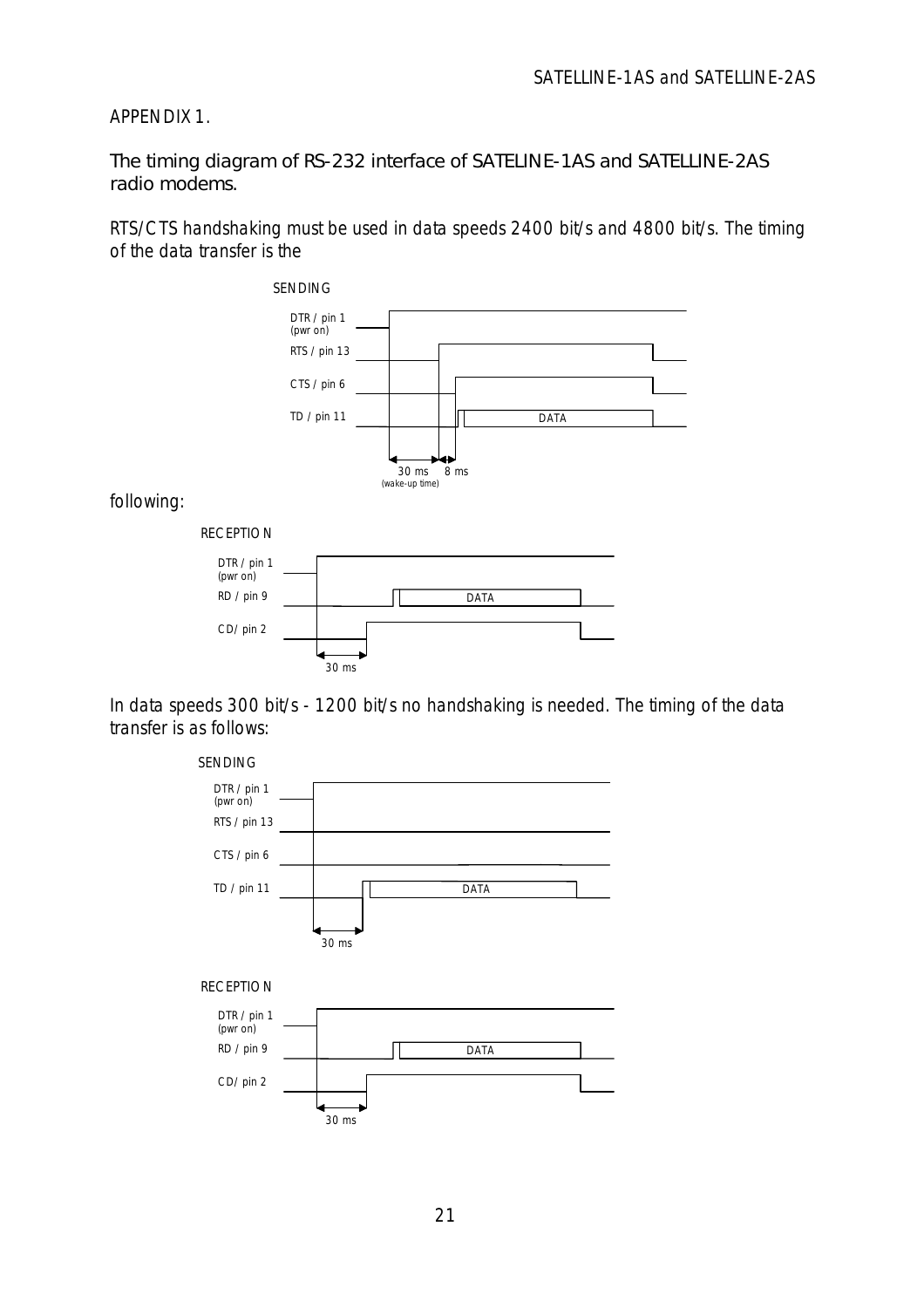The delays in data transfer between two SATELLINE-1AS or SATELLINE-2AS radio modems will become clear in the following diagram. It also includes the CD line - in the receiving mode - of a third radio modem.

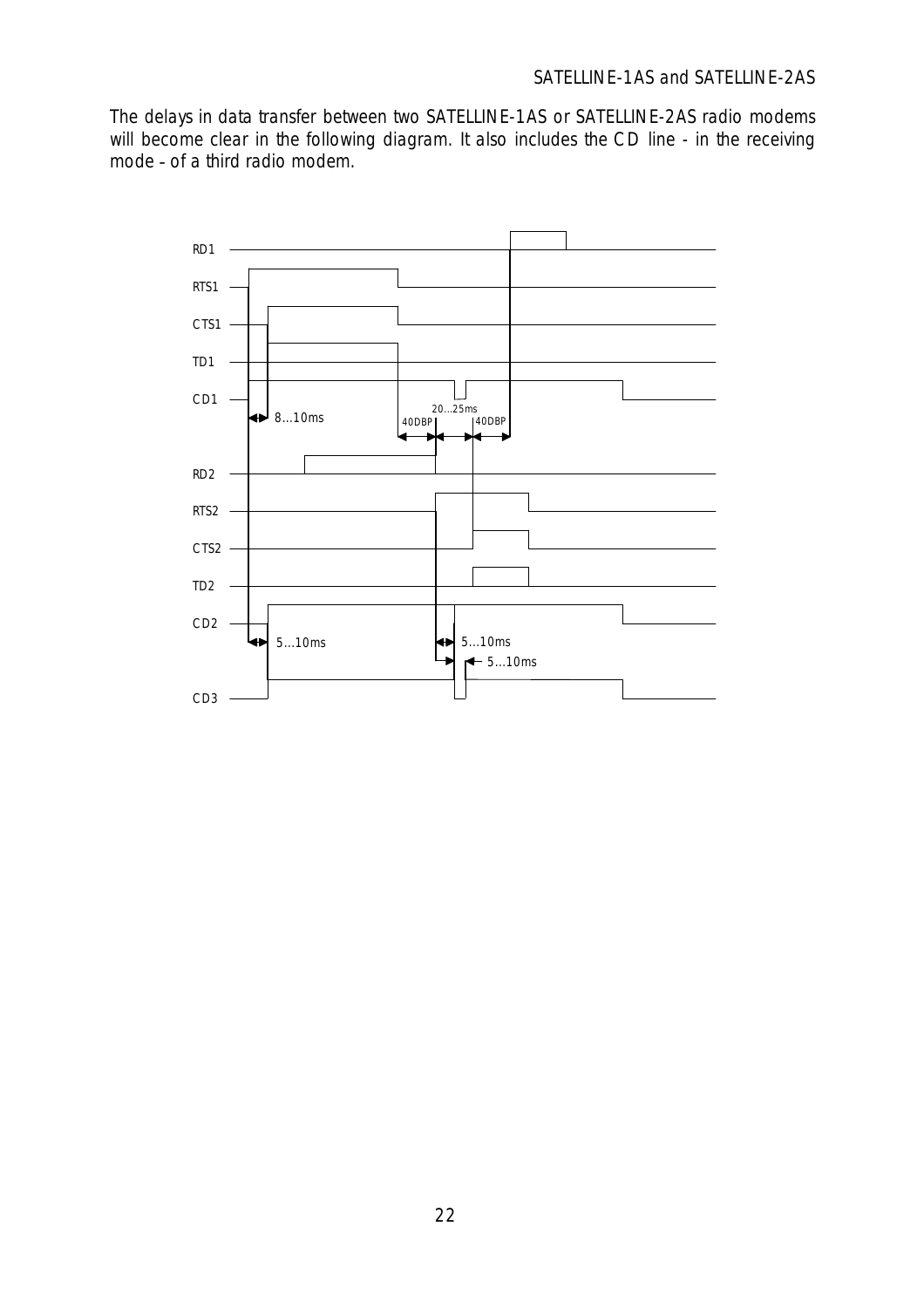### APPENDIX 2.

Selecting of radio channel of SATELLINE-2AS

Due to the synthesized radio there is a possibility to change the frequency of Satelline-2AS radio modem. A fixed band of sixteen adjacent channels spaced by 25 kHz has been set to the hardware of the modem at the factory. One of these channels may be selected by the user.

There is a hexadecimal switch on the radio circuit board. Operating channel is selected by turning this switch. Position F of the switch refers to the lowest frequency and 0 to the highest. Channels and respective switch positions of the particular device is found at the appendix 3.

- $#1$  Open the back part of the housing of the modem.
- $#2$  Turn the hexadecimal switch to the right position. The location of the switch is seen at the following diagram.



- #3 Close the back cover.
- Warning! The performance of the radio will be degraded if any damage is caused to the sensitive components of the radio circuit.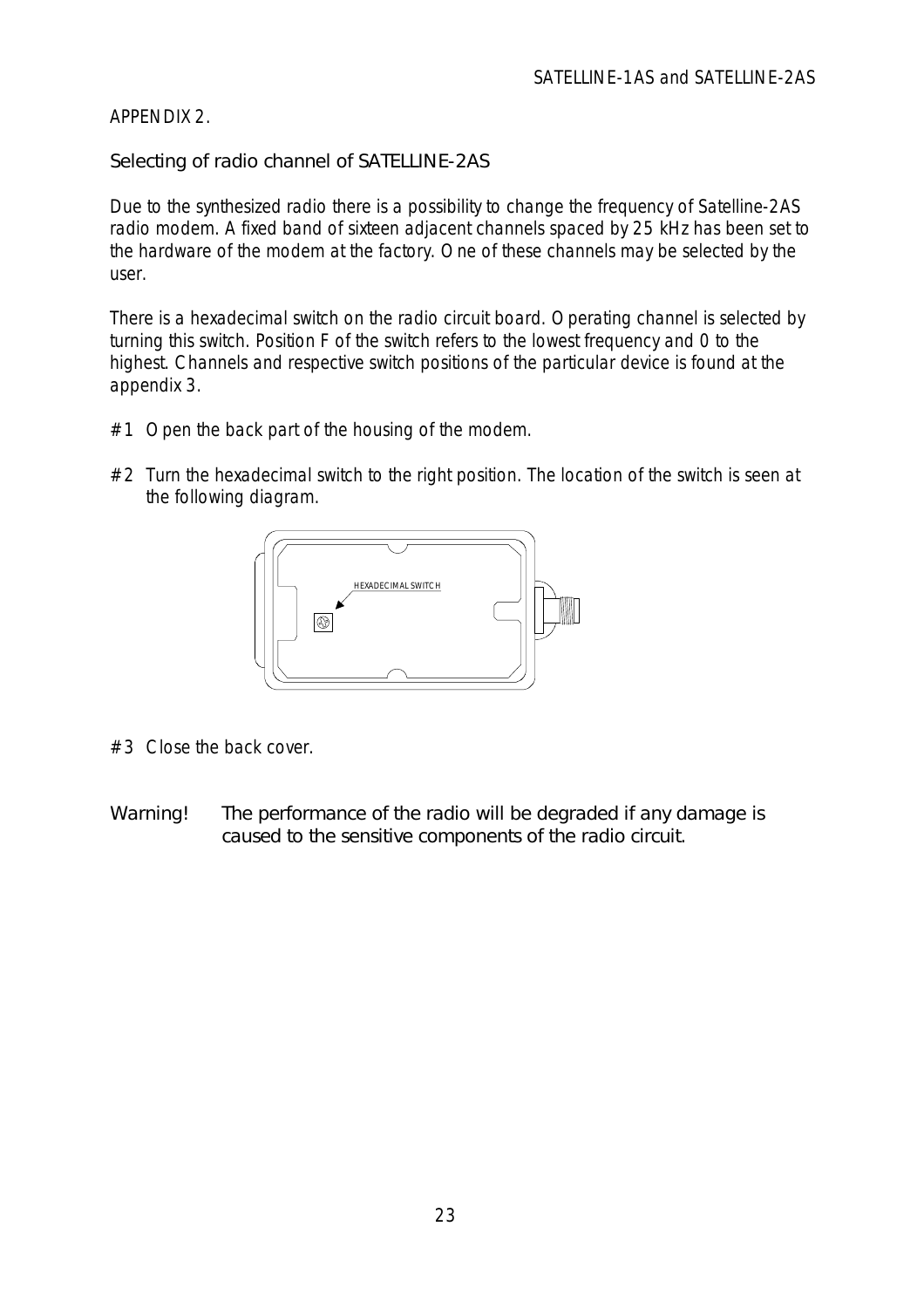### Table of Selectable Radio Channels

|                                        |  |                                                                                                                                 |   |  |   |   |   | Channel |  |   |    |  |  |   |
|----------------------------------------|--|---------------------------------------------------------------------------------------------------------------------------------|---|--|---|---|---|---------|--|---|----|--|--|---|
| (software settings)<br>Frequency Range |  |                                                                                                                                 |   |  |   |   |   |         |  |   |    |  |  |   |
| (harware settings)                     |  |                                                                                                                                 |   |  |   |   |   |         |  |   |    |  |  |   |
|                                        |  |                                                                                                                                 | D |  | B | A | 9 | 8       |  | 6 | 5. |  |  | 0 |
| $\mathsf{I}^*$ *x.200 - **x.575 MHz    |  | **x.200 **x.225 **x.250 **x.275 **x.300 **x.325 **x.350 **x.375 **x.400 **x.425 **x.475 **x.575 **x.525 **x.550 **x.575         |   |  |   |   |   |         |  |   |    |  |  |   |
| $\mid$ **x.600 - **x.975 MHz           |  | **x.600 **x.625 **x.650 **x.675 **x.700 **x.725 **x.750 **x.775 **x.800 **x.825 **x.850 **x.875 **x.900 **x.925 **x.950 **x.975 |   |  |   |   |   |         |  |   |    |  |  |   |
| **y.000 - **y.375 MHz                  |  | **y.000 **y.025 **y.050 **y.075 **y.100 **y.125 **y.150 **y.175 **y.200 **y.225 **y.250 **y.275 **y.300 **y.325 **y.350 **y.375 |   |  |   |   |   |         |  |   |    |  |  |   |
| $*$ y.400 - $*$ y.775 MHz              |  | **y.400 **y.425 **y.450 **y.475 **y.500 **y.525 **y.550 **y.575 **y.600 **y.625 **y.650 **y.675 **y.700 **y.725 **y.750 **y.775 |   |  |   |   |   |         |  |   |    |  |  |   |
| $\star$ y.800 - **z.175 MHz            |  | **y.800 **y.825 **y.850 **y.875 **y.900 **y.925 **y.950 **y.975 **z.000 **z.025 **z.050 **z.075 **z.100 **z.125 **z.150 **z.175 |   |  |   |   |   |         |  |   |    |  |  |   |
|                                        |  |                                                                                                                                 |   |  |   |   |   |         |  |   |    |  |  |   |
| $y = x + 1$ , $z = x + 2$              |  |                                                                                                                                 |   |  |   |   |   |         |  |   |    |  |  |   |
|                                        |  |                                                                                                                                 |   |  |   |   |   |         |  |   |    |  |  |   |

Hardware settings are made by the manufacturer. The frequency range of the equipment is marked on the label on the back of the r adio modem.

Example: The channel of the radio modem has been set on  $A = 433.125$  MHz. The frequency range of the radio modem is 433.000 - 433.375 MHz (see the 3rd row at the table above). If the new channel should be e.g. 433.275 MHz, the channel 4 should be selected.